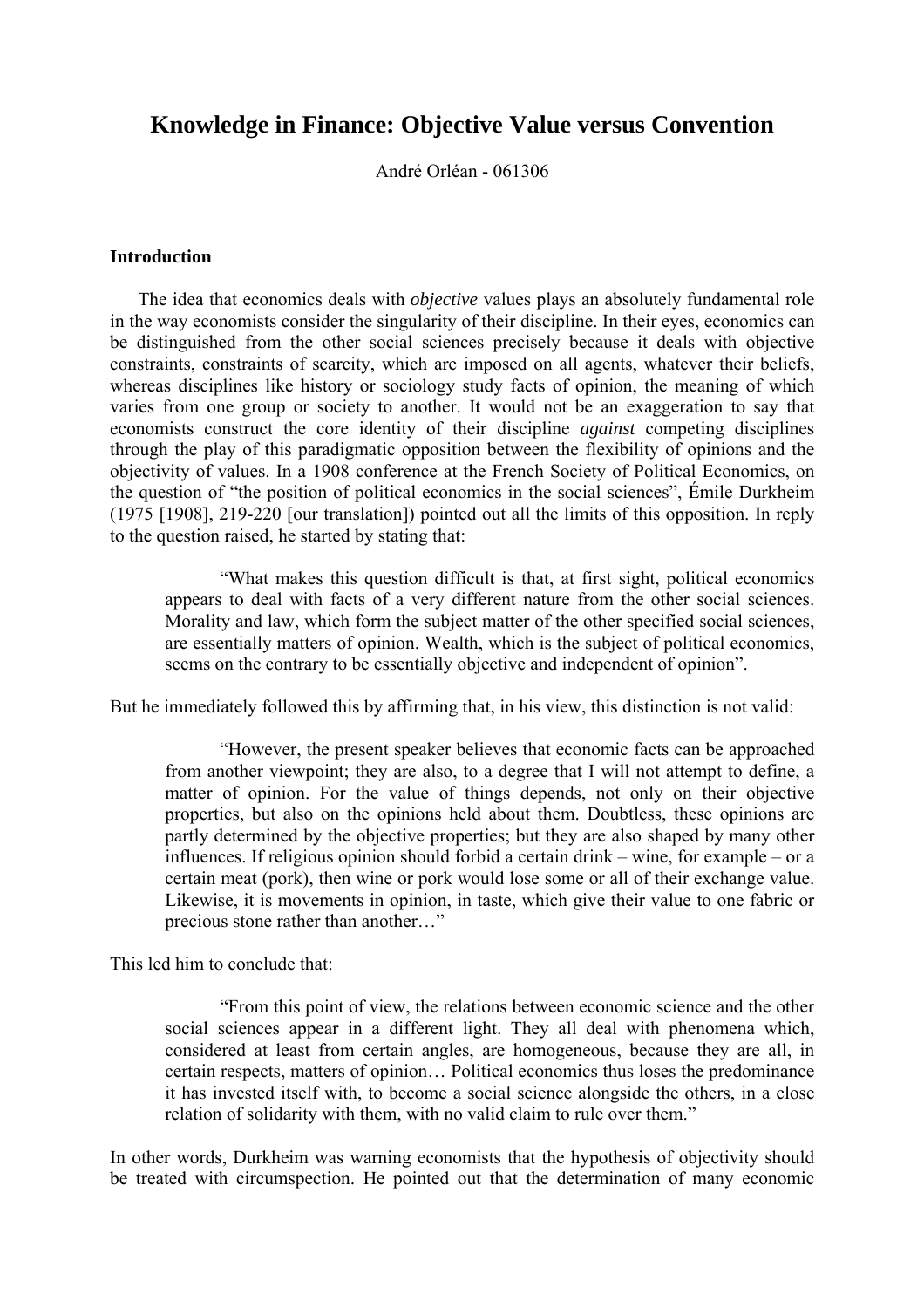values is highly dependent on the social context. This is, in his eyes, an empirical fact that cannot be denied. He also observed that there was nothing dramatic about accepting this fact, but on the contrary, it should help to bring economics and the other social sciences closer together, by establishing a "close relation of solidarity" between these disciplines. According to Durkheim, the key to the rapprochement he was calling for lay in the acceptance by economists of the role played, even in economics, by phenomena of opinion. To his great surprise, this analysis was met with widespread and unequivocal rejection by the economists at the conference. M. Edmond Villey even said that he "felt rather scandalised". He declared: "Opinion […] does not determine value, which is determined by rigorous natural laws … it is always the law of supply and demand, completely independent of opinion, which determine prices as it determines all values" (*ibid*. p. 223). M. Paul Leroy-Beaulieu went further: "political economics stands above the other social sciences: it is the only one to have an indestructible and positive foundation, and its laws are immutable, however opinions may vary" (*ibid*. p. 225). This is a good illustration of the forceful resistance displayed by economists when the hypothesis of objectivity is brought into question or when the idea of opinion is introduced. Faced with the violence of this reaction, which he obviously hadn't expected, Durkheim pointed out that the concept of opinion should not be understood as a pejorative term, a synonym for prejudice or unconsidered feelings: "This would mean only seeing one aspect of opinion", he said. "We must not forget that opinion is also the result of experiments that peoples have made over the course of centuries; and this fact does lend it some authority" (*ibid*. 223). But this refinement of his argument had no effect.

 As far as we can generalise about modern economists, they hardly appear to have evolved on this matter. Their spontaneous philosophy remains unchanged, and the hypothesis of objectivity still has pride of place. This philosophy can be described as "objectivist" or "naturalising" in that it considers economic and financial equilibrium as a successful adaptation to predefined natural constraints of scarcity. The evolution of prices is determined by the fundamentals (resources, technologies, consumer preferences, market structures). The opinions and beliefs of agents play little or no role in such an analytic framework. The concept of opinion is rejected because economic theory generally conceives of the economic world as an objective world, free of ambiguity, which can be known in the same way that physicists know the natural world. The idiosyncratic beliefs of different individuals are of little importance because, in such an analytic framework, the objectivity of the facts cannot fail to impose itself on rational, informed individuals. This criticism of modern economists may seem too unequivocal if one considers all the work carried out on "self-fulfilling prophecies" or "sunspot equilibria". The particularity of this work resides precisely in the fact that it considers situations in which economic equilibria are dependent on the collective opinions of economic agents. Here, assuredly, lie avenues of research that could transform economic theory. In the current state of research, however, these avenues remain largely unexplored, and I believe that this is precisely because the majority of economists continue to share an objectivist view of the world, relegating these phenomena of collective belief to the outskirts of economic theory, more as curiosities than as hypotheses deserving serious exploration and deepening.

 The present text seeks to define the terms of our analysis more precisely, on the basis of a specific investigation of finance theory. We shall move away from propositions about the knowledge of economic agents in general to concentrate on the way in which this knowledge is envisioned in the realm of finance. In the first section, we shall return to the hypothesis of objectivity to bring to light the specific form it assumes in the sphere of financial relations. In this case, it is the question of the relation to the future which is central. We shall demonstrate that the hypotheses made about the way individual investors anticipate future yields from securities are highly conditioned by the hypotheses made about the very nature of the future.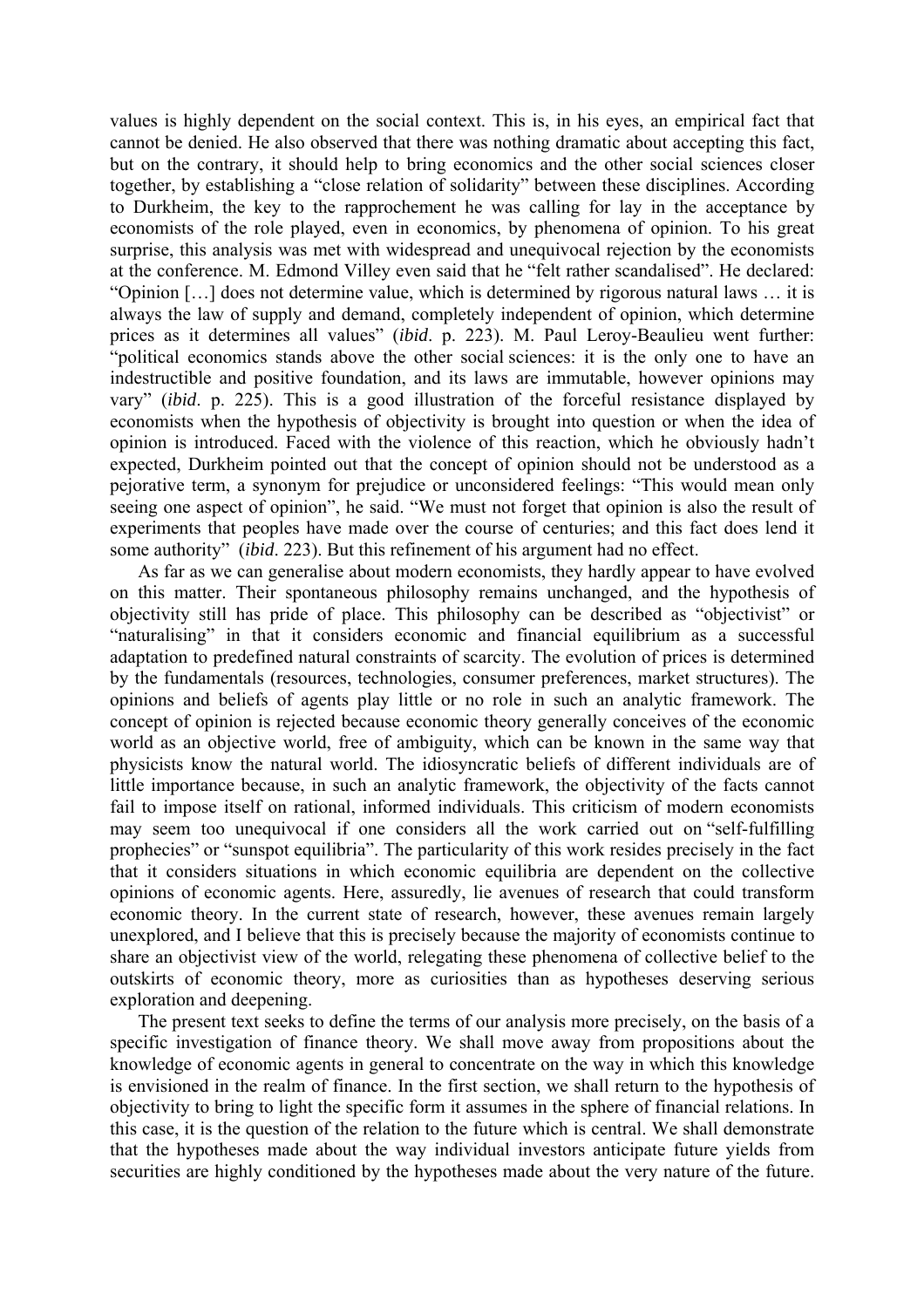Because this future is conceived as existing objectively in a probabilistic form, it follows that an "accurate estimate" of the value of the securities can be defined *ex ante* and without ambiguity. The concept of informational efficiency, which plays such an important role in finance theory, can be directly deduced from this. The market for security A is said to be informationally efficient if the price formed at time *t* is equal to the fundamental valuation of the security. In the second section, we shall show that the hypothesis of the objectivity of the future raises several problems, even in a probabilistic framework. This will lead us to challenge the idea that it is possible to define, at time *t,* such a thing as a "true estimate" of the value of securities. On the contrary, we contend that only *subjective* estimates can be made of this value, and that these estimates are inherently diverse and heterogeneous. This is a central point in our analysis: knowledge of the future cannot be objective; it is irreducibly subjective. To demonstrate this, we present a thought experiment in which we set two investors face to face, each defending a different estimate of the same security, and we shall show that these two agents, even if they are rational and perfectly informed, can perfectly well maintain their divergence, without there being any rational argument or objective information to sway them. We shall use the term opinion to qualify these subjective, informed, rational beliefs. This idea that, in a financial market, diverse opinions about the value of the same security can rationally coexist leads us to uphold that it is impossible to define *ex ante* such a thing as a unique "true estimate" or fundamental valuation. This impossibility poses a radical challenge to the idea of informational efficiency, to the extent that it is no longer possible to determine *ex ante* an estimate to serve as a yardstick by which to measure the capacity of the market accurately to evaluate securities. Consequently, the concept of bubble, itself defined as a persistent gap between the fundamental value of the security and the price observed, also loses its meaning. Finally, in the third section, we shall seek to demonstrate that taking the concept of opinion into account does not strip finance theory of all meaning. We shall focus our attention more particularly on the market price itself. What is the nature of this price? What collective knowledge does it express? How does one move from a set of heterogeneous opinions to a unique market price? The most direct answer consists in interpreting this price as the sum total of individual subjective estimates, weighted by the capacity of each investor to influence prices. This has the advantage of simplicity, but it treats the market price as a pure "artefact" emerging mechanically from competitive interactions, with which it is difficult to associate a specific vision of the future. Yet empirical observation of markets and economic theory both underline the central role that price plays as an expression and vector of a certain conception of the future, a conception to which all investors can refer, either to accept it or to reject it. These observations lead us to discard this first interpretation and to propose an alternative analysis, in which the financial market is seen as a cognitive machine whose function is to produce a reference opinion, perceived by all the operators, not as the improbable product of a sum total of more or less well-informed opinions, but as an expression of "what the market thinks". This is because of the self-referential nature of speculation, where each individual makes his/her mind up according to what he/she anticipates the majority opinion to be. Here we have an example of the Keynesian "beauty contest" model. Basing our argument on the works of Mehta, Starmer and Sugden (1994), we shall show that market price has the nature of a salient opinion which imposes itself on agents. It follows that the price can be considered as a convention<sup>1</sup>. We are now far removed from the objectivist theories we started with. We have moved from a world in which a true, objectively-given representation of the future is considered to exist, to a world in which the representation of the future is not a fact of nature, but the result of a self-referential process of shared beliefs. This representation is neither

1

<sup>&</sup>lt;sup>1</sup> The concept of "convention" appears in Chapter 12 of the *General Theory*, but with a slightly different meaning to that used in the present text. For a discussion of the different meanings given to the concept of financial convention, see Orléan (1999, 125-145).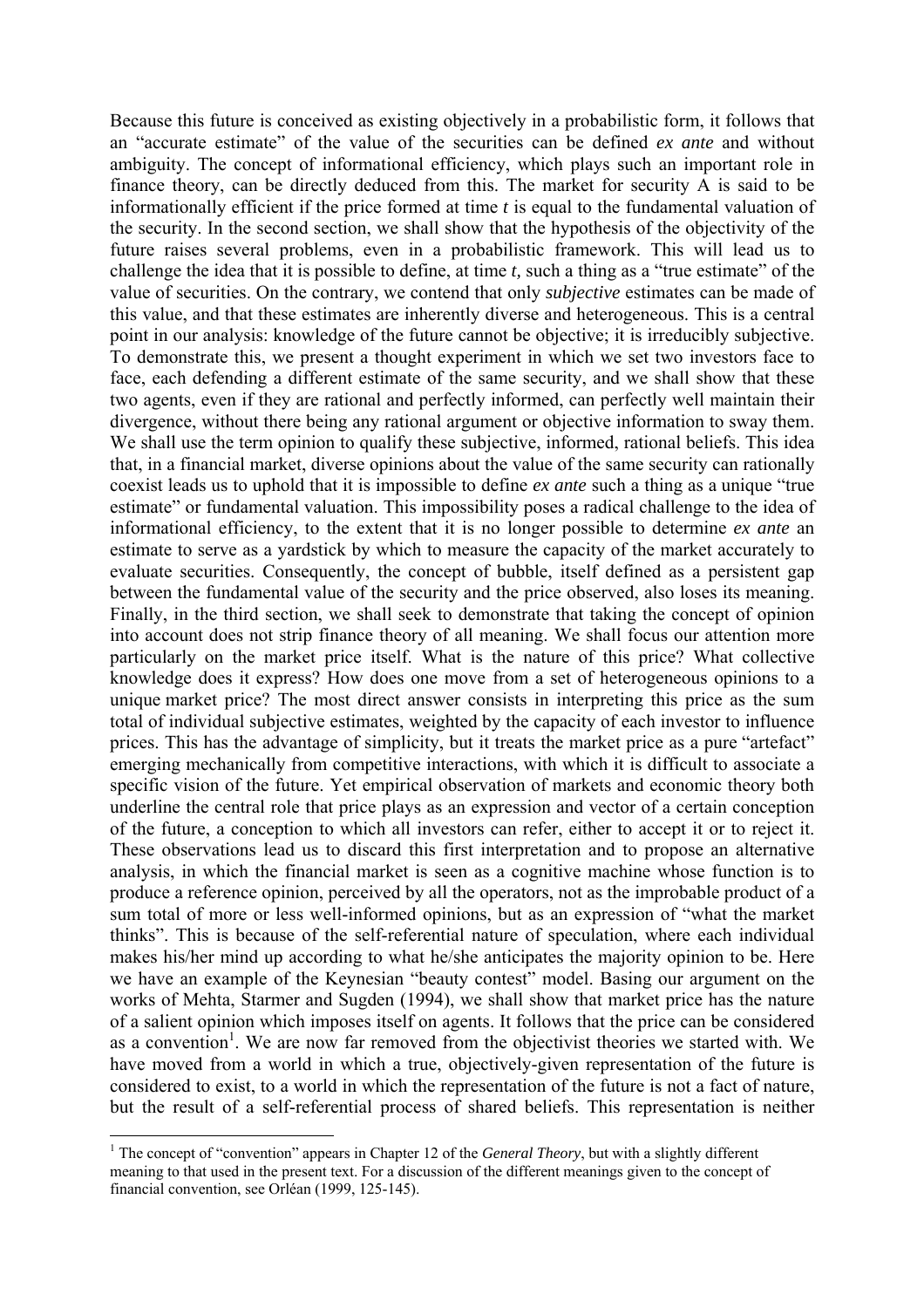natural nor objective, but historically and socially constructed. However, this does not mean that the standard analysis has been entirely rejected. Our paradigm retains the idea of competitive price formation and, consequently, the assumption of no arbitrage. What distinguishes the conventionalist approach is the way in which the collective knowledge produced by the market is apprehended. From this point of view, the standard analysis appears rather as a particular case within the conventionalist analysis, a particular case in which the convention is adhered to with such force and unanimity that each person is convinced of its absolute veracity, to the point of seeing it as an exact representation of the future. From the observer's point of view, it may appear that the representation adopted by the market is chosen because of its objectivity. In conclusion, this reflection leads us to propose an analysis of financial markets fully in keeping with Durkheim's observations. Instead of considering it as an objective fact, the representation of the future, conveyed by prices, is seen to be the result of a self-referential process of opinion.

# **1. Efficiency theory and the hypothesis of the objectivity of the future**

 The fundamental value of securities raises particularly difficult questions for economic theory, questions involving the nature of the knowledge that a human society can acquire about its own future. This becomes clear when we remember that the fundamental value of a share is grounded in the flow of future dividends that the possession of this share will provide for its owner. If we set aside the question of discounting, by assuming that it takes place at a constant rate, denoted *r*, then this fundamental value can be written formally as follows:

[VF] 
$$
VF_i = \frac{D_{i+1}}{(1+r)} + \frac{D_{i+2}}{(1+r)^2} + ... + \frac{D_{i+n}}{(1+r)^n} + ...
$$

where  $VF_t$  denotes the fundamental value of the share at time *t* and  $D_{t+n}$  denotes the dividend paid at time *t+n* by the company concerned. The nature of the estimate that can be made of this value, at time *t*, is highly dependent on the way we analyse, at the present time, the "reality" of the future dividend at time *t+n*.

 To put it simply, modern finance theory holds fast to the hypothesis that the future is objectively given in a probabilistic form. This basic hypothesis is already present in the Arrow-Debreu model of general equilibrium. It states that the future can be represented in the form of an exhaustive list of exogenous events or states of the world, assumed to describe everything that it is relevant for an economic agent to know. A given value of the dividend paid is associated with every state of the world *e*. So, a share is described by the payments it generates in each state: *d(e)* for *e*∈E with E being the set of all states of the world. If the future is an objective fact like any other, this naturally leads us to suppose that rational, wellinformed agents will necessarily end up knowing it. Consequently, we shall observe the convergence of individual representations towards the "correct" representation, as long as the agents possess all the information and process it rationally. And this is the essential theoretical point which marks the specificity of the hypothesis of probabilistic objectivity of the future. The very existence of an objective future forms a reference which prevents the subjective drift of estimates by anchoring them in an objective foundation that rational activity cannot fail to recognise.

 Adopting this very strong hypothesis, it is possible to define an optimal expectation at time *t*, namely that which makes the best possible use of all the available, relevant information, and which is, consequently, independent of the idiosyncratic opinions of the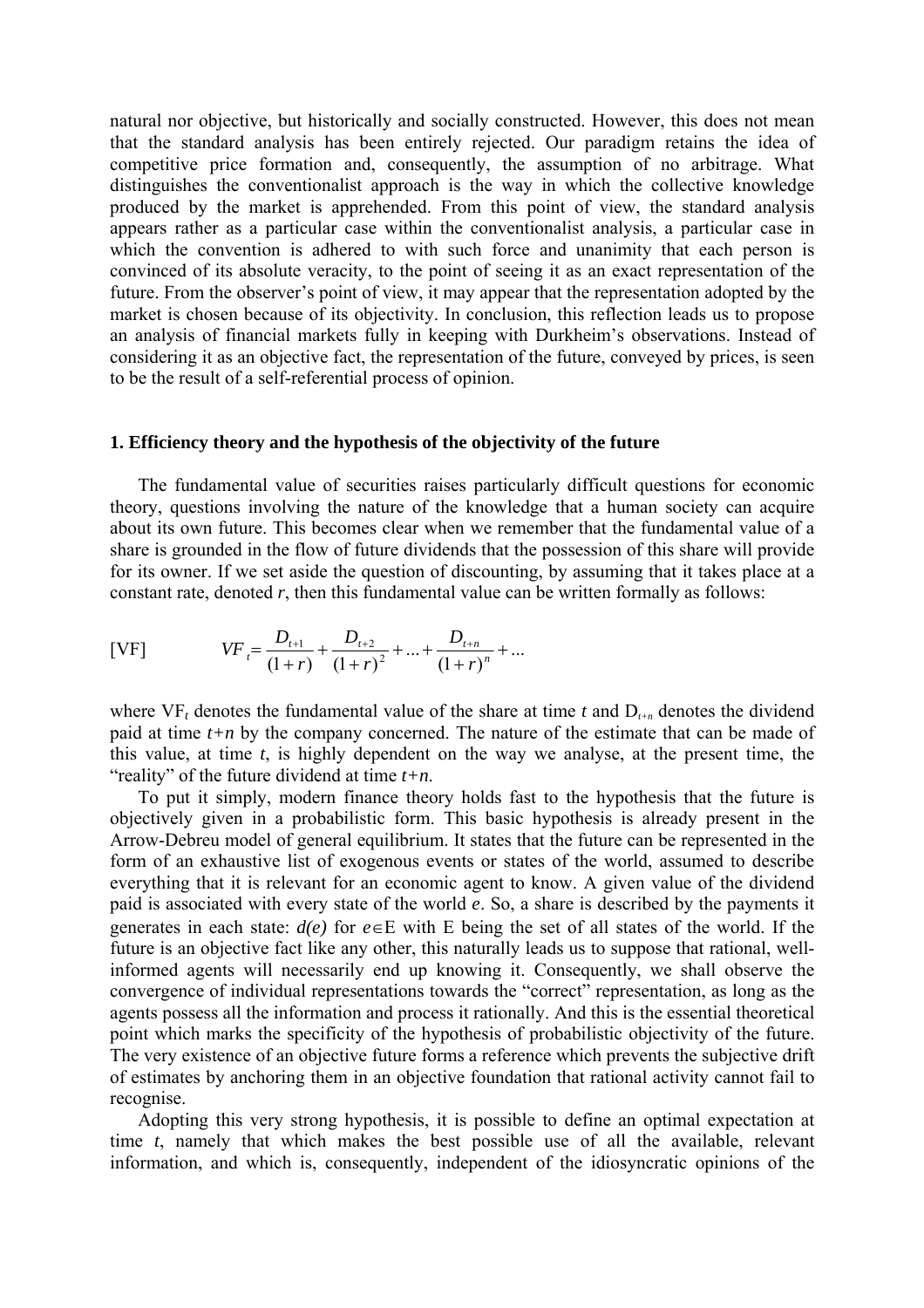agents. This expectation can be said to be "rational". It is expressed mathematically, thanks to the conditional expectation operator, as follows:

$$
[AR] \t E[D_{t+n}|\Omega_t] = E_t D_{t+n}
$$

It appears that the only relevant variable is  $\Omega_t$ , the available, relevant information at time *t*. The fact that subjective opinions can disappear in this way is, as we have already indicated, a direct consequence of the hypothesis that the future is imposed objectively on every rational individual in such a way that, making rational use of his/her faculties of judgement, he/she is necessarily led to adopt this estimate. Here, the fact that this objectivity is of a probabilistic nature is of secondary importance. Elsewhere, I have suggested the term "fundamentalist" to describe the type of rationality at work here (Orléan, 1999, 65-66). Turned towards nature, it has the declared aim of elucidating objective truths. It is this rationality that underpins the mathematical expression of the equation [AR].

 The hypothesis of informational efficiency (HIE) of financial markets is deduced from this. It states that the financial market is a space within which, thanks to the competition between rational agents, the price formed at any given moment is the best possible reflection of the fundamental value, given the information available. This can be simply written as follows:

[**HIE**] 
$$
P_t = E[VF_t | \Omega_t] = E_t(VF_t)
$$

This is exactly how Fama (1965) defined the concept of efficiency in financial markets: "In an efficient market at any point in time the actual price of a security will be a good estimate of its intrinsic value" (Fama, 1965, p. 56). Or again: "In an efficient market, the actions of the many competing participants should cause the actual price of a security to wander randomly about its intrinsic value" (*ibid*. p. 56). This conception is founded entirely on the assumption that it is possible to define, at time *t*, an accurate and unequivocal estimate of the intrinsic value. Otherwise, these definitions would make no sense. Within this theoretical framework, the fundamental value objectively pre-exists the financial markets, the central role of which is to provide the most reliable and precise estimate, in accordance with the equation (HIE). Consequently, we can say that the hypothesis of informational efficiency sees finance as a faithful "reflection" of the real economy. From this perspective, financial evaluation has no autonomy, and it is precisely for this reason that it can be put entirely at the service of the productive economy, to which it delivers the signals that enable capital to be invested wherever it will be the most useful. Competition is no more than a stimulus towards obtaining this result. The real cognitive force at work here, the one truly responsible for achieving this result, is fundamentalist rationality, in other words the capacity of investors to "defeat the dark forces of time and ignorance which envelop our future" (Keynes, 1936, 155).

 This conception of an objective future enjoys a very wide consensus within the community of economists. Before presenting the reasons that lead us to reject it, it would be interesting to consider why economists are so deeply attached to this hypothesis of objectivity. There appear to be three motivations, of varying levels of importance to our purpose.

 The first, of a very general nature, has already been mentioned in the introduction. It involves the fundamental importance economists attach to the process of objectification in their very conception of successful modelling. A well-formed model is one which reconstructs the relation of individuals with their social and institutional environment in the form of a relation with objects or mechanisms. A prime example is provided by the neo-Walrasian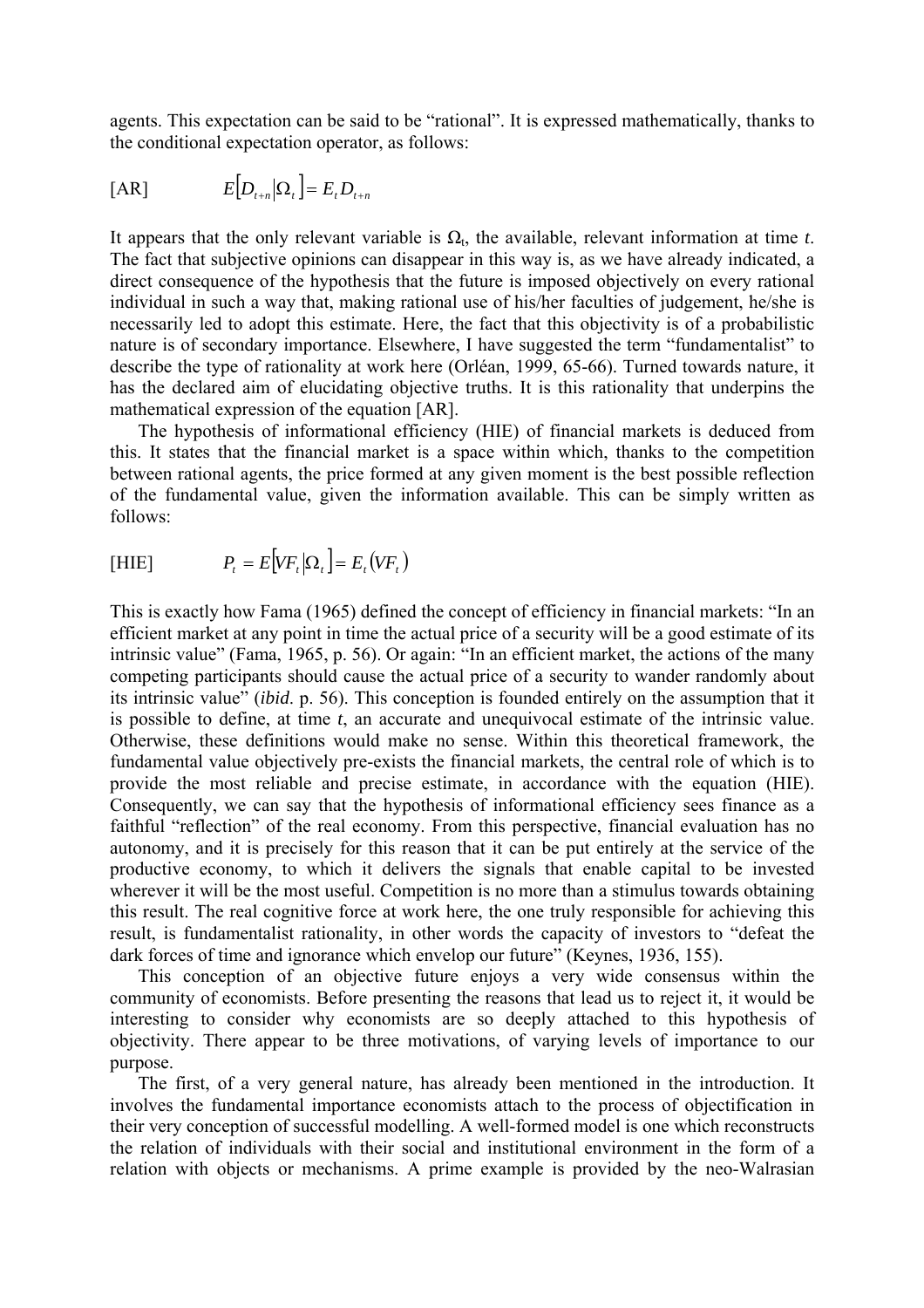analysis of market transaction, which treats the different parameters that define the goods in a perfectly symmetrical manner, whether they involve the quality, the location or the time at which they will be exchanged. In such an approach, the relation to time is conceived along exactly the same lines as the relation to space or quality: it is denied all specificity. Subjective beliefs can play no role in such a context, because the individual is facing a social world reduced to objects determined *ex ante*: individual cognition is strictly reduced to rational calculation alone.

 The second motivation concerns the belief, widely held in one form or another, that "without this hypothesis, there is no salvation". It is often expressed in debates about the definition of uncertainty, debates which set the dominant probabilistic view, also called the risk approach, against the Keynesian or Knightian approach, which considers the possibility of radical uncertainty, where probabilities cannot be calculated. The idea is that in situations of radical uncertainty, the economist no longer has anything constructive to say. This is clearly expressed by Lucas in the following quotation:

 "Unfortunately, the general hypothesis that economic agents are Bayesian decision makers has, in many applications, little empirical content; without some way of inferring what an agent's subjective view of the future is, this hypothesis is of no help in understanding behaviour… John Muth (1961) proposed to resolve this problem by identifying agents' subjective probabilities with observed frequencies of the events to be forecast, or with "true" probabilities, calling the assumed coincidence of subjective and "true" probabilities *rational expectations*… [This hypothesis will not bel applicable in situations in which one cannot guess which, if any, observable frequencies are relevant: situations which Knight called "uncertainty". It will *most* likely be useful in situations in which the probabilities of interest concern a fairly well defined recurrent event, situations of "risk" in Knight's terminology… In cases of uncertainty, economic reasoning will be of no value." (Lucas, 1984, 223-4).

 In this passage, Lucas explicitly limits the validity of economic reasoning solely to situations of risk, in the Knightian sense of the term, in other words situations in which a certain stationary condition of the world prevails. In this case, it is possible to use the frequencies observed as a foundation for individual estimates. Such is the character of the hypothesis of rational expectation: it identifies subjective probabilities with "true" probabilities. In the opposite case, what Lucas calls "uncertainty" in the Knightian sense of the term, economic theory, unable to postulate anything definite about individual estimates, "will be of no value". Here, even the Bayesian hypothesis is insufficient, as it tells us nothing about *a priori* probabilities. This analysis therefore leads economists to restrict their conception of the future to a stationary condition. This is hardly surprising. It is obvious that the hypothesis of probabilistic objectivity of the future is only of practical use when one assumes world exhibits a certain stationarity, without which it is hard to see how this objective future could be the object of positive knowledge. For this reason, the two hypotheses, although they are distinct, often go hand in hand.

 The third motivation is more complex. For our present purposes, it is the most interesting, even if no one has expressed it explicitly sofar. As the positions involved are largely unformulated, the interpretation I wish to give is assuredly a perilous exercise. It may be that I am barking up the wrong tree and that these ideas only exist in my own mind. I shall try to explain what I believe to be the conception of certain colleagues in the domain of finance who adhere to the efficiency theory even though they are sceptical about the hypothesis of an objective fundamental value. They see this as a metaphysical question, of no practical consequence. Their implicit thesis is that the reasoning can be performed in terms of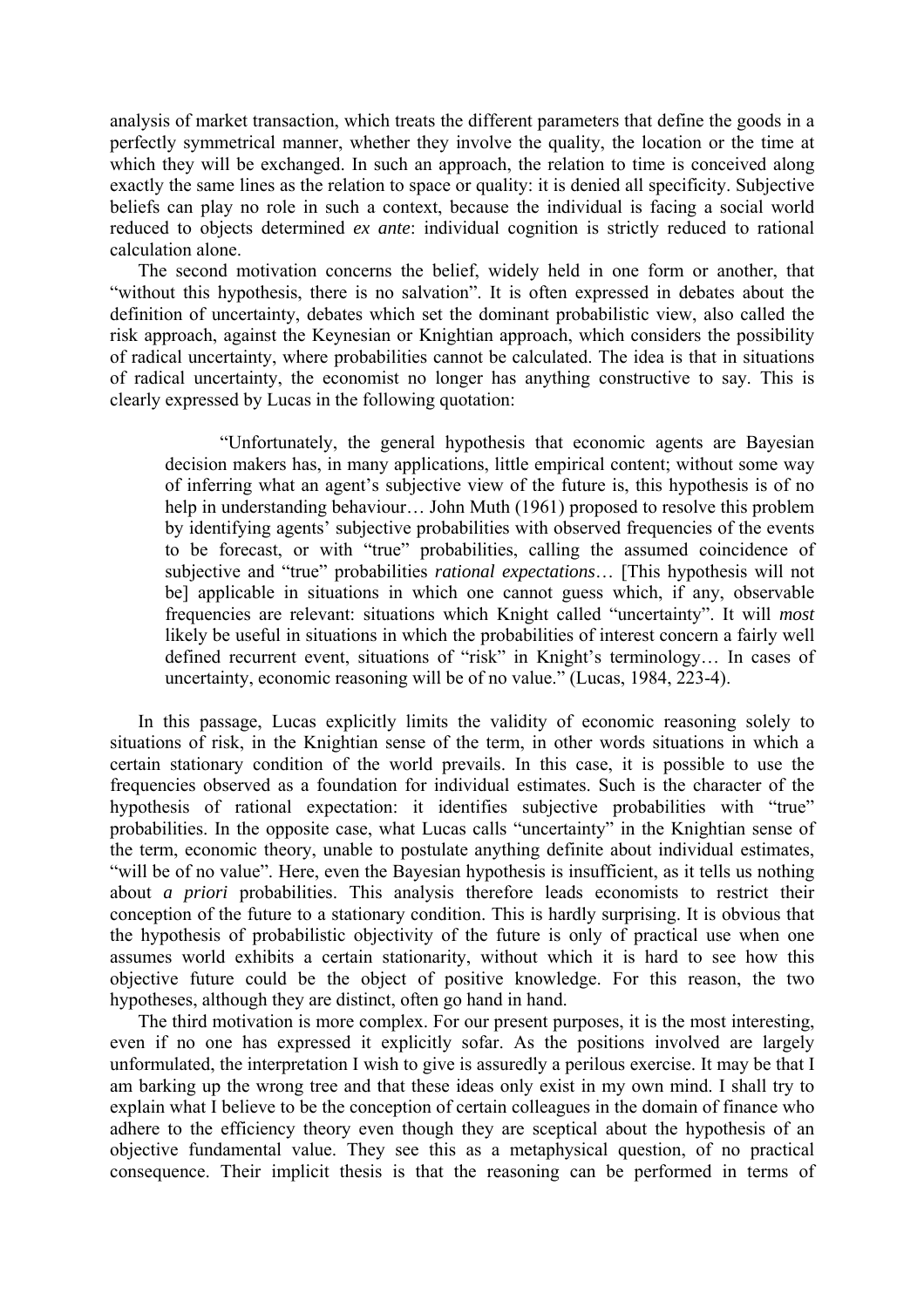subjective estimates without any effect on the overall construction. Clearly, the concept of subjective estimate is an easier category to handle than that of objective estimate: one cannot doubt that it is within the capacity of individual agents to form, at time *t*, subjective estimates about a value that will only be determined and perfectly known at time *t+n*. To quote Lucas again:

 "At a purely formal level, we know that a rational agent must formulate a subjective joint probability distribution over all unknown random variables which impinge on his present and future market opportunities. The link between this subjective view of the future and "reality" is a most complex philosophical question, but the way it is solved has little effect on the structure of the decision problem as seen by an individual agent. In particular, any distinction between *types* of randomness (such as Knight's (1921) distinction between "risk" and "uncertainty") is, at this level, meaningless." (Lucas, 1986, 223).

 As we can see, Lucas contends that the exact nature of the uncertainty facing the agent is of no importance when it comes to subjective estimate. As far as individual estimate is concerned, Lucas may be right. But it cannot be concluded that this question is also of no importance for the theorist! The efficiency theory makes an absolute assumption that it is possible to define an "accurate" or "exact" estimate, failing which most of its statements would be meaningless. This estimate forms the yardstick against which the efficiency of market evaluations can be measured. From this point of view, the hypothesis of the objectivity of the future plays an essential role: it justifies the possibility that subjective estimates can converge, under the action of fundamentalist rationality alone, towards the same estimate, namely the optimal or rational estimate given by the equation (AR). In the absence of this hypothesis, the subjective estimate can only be seen as a pure opinion, inescapably subjected to the infinite variability of idiosyncratic interpretations of the world. It is then no longer possible to postulate the existence of a good estimate, one that is true to the objective structure of the economy. For this reason, resorting to subjective estimates alone is insufficient. What could "efficient" mean, in such a context? Consequently, the efficiency theory requires more: it requires the possibility of defining the "good estimate", as the above quotation from Fama underscores. There is no escaping from the hypothesis of the probabilistic objectivity of the future, despite its metaphysical character.

 So, we can sum up the motivations that lead economists from efficiency to the hypothesis of an objective and stationary future in the following manner. It is a vision that corresponds with the most deeply-rooted habits of economic modelling (Durkheim, 1908), a vision to which the large majority of economists are all the more strongly attached as they believe that its rejection would inevitably lead economic theory into a dead end. In addition, it may appear to certain theorists that this hypothesis can be reduced to the simple postulation of subjective, rationally-performed estimates. In this context, our approach consists in demonstrating that the hypothesis that the future can be known objectively doesn't hold up, but that, despite the fears of economists, we can discard this hypothesis and still construct an analysis just as rich as that of the efficiency theory, and which contains this latter as a particular case. Further, we believe that this approach presents a much more realistic image of market finance. In this alternative construction, which can be described as "conventionalist" or "selfreferential", collective representations play a central role. The two following sections are devoted to a presentation of this alternative approach, which entails a fresh analysis of the way agents form their conceptions and their knowledge.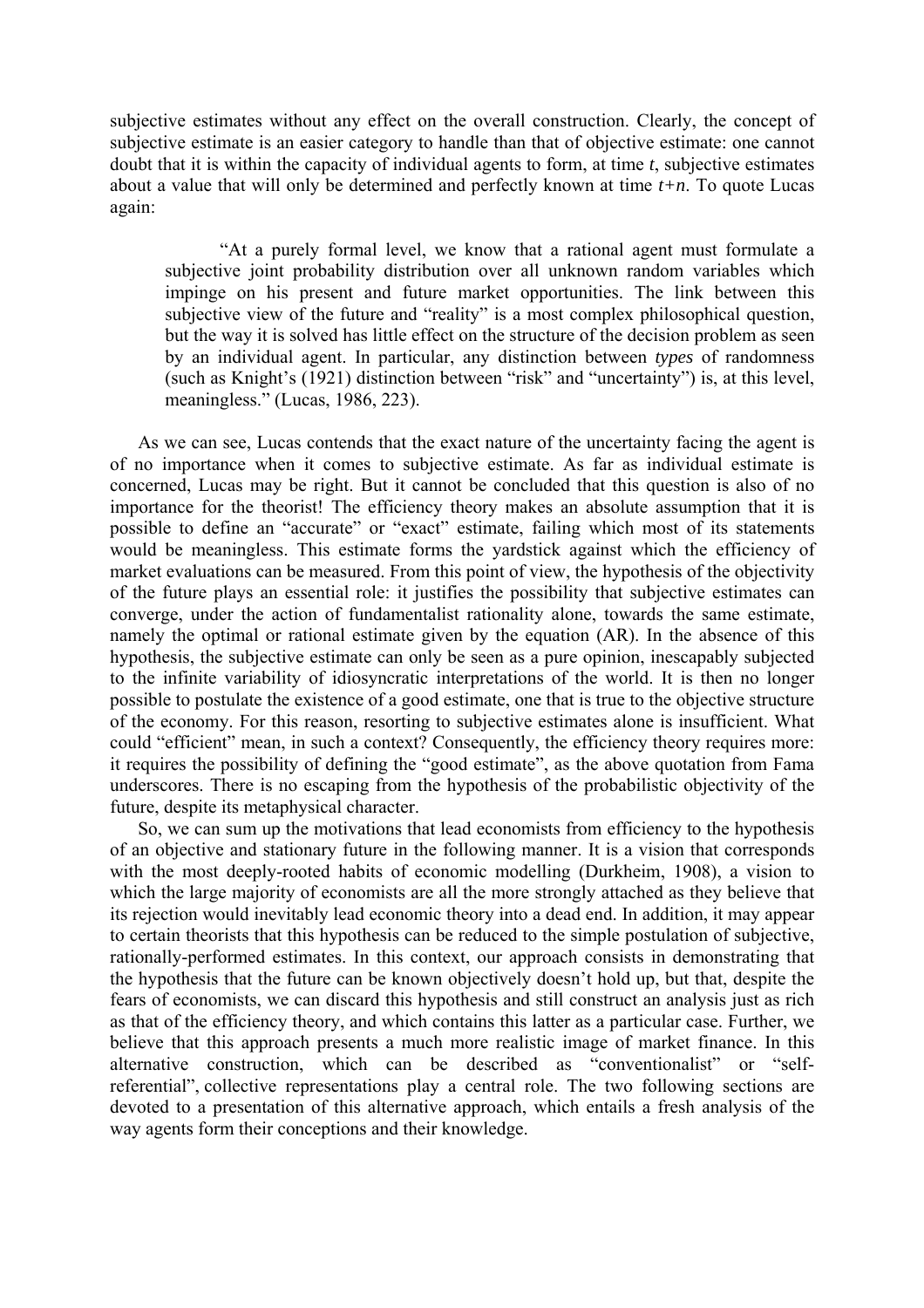#### **2. The irreducible subjectivity of fundamentalist estimates**

 To my mind, prevailing finance theory is unsatisfactory both in its conception of the future and in its conception of the knowledge that agents can form about that future. Several arguments can be put forward to support this criticism. The first consists in a direct attack on the idea of an objectively given future, on the grounds that this idea is incompatible with the free will of agents as modelled by this very same economic theory. If we believe in individual free will, then the future must be considered to be undetermined and contingent: it is the product of individual decisions, including those taken in the sphere of finance. To put it more precisely, how can we reconcile the hypothesis that the fundamental value is determined *ex ante*, even probabilistically, before the market transaction itself, with the supposed efficiency of securities markets in terms of the allocation of the economy's resources? If this efficiency is to have any meaning, then the securities markets must necessarily have an impact on the determination of profits and dividends, at least for certain companies. But if this is the case, then the fundamental value of the companies concerned is no longer determined *ex ante*, because it depends on effects produced by the securities market itself! Clearly, there is a fundamental logical contradiction in assuming simultaneously that the markets reflect a preexisting reality and that their presence is capable of improving, and therefore transforming, the functioning of the economy. To resolve these difficulties, economic time must be considered as historic time, determined by the collective action of all individuals. Consequently, the idea of finance as a reflection of reality must be abandoned. This contradiction is only resolved in the very specific and perfectly unrealistic context of an Arrow-Debreu type Walrasian equilibrium, where all values, both present and future, are determined simultaneously. However, even this doesn't remove all the difficulties. In such a context, where profit is perfectly determined for every state of the world, what meaning can we give to security transactions? As Geanakopolos pointed out: "In Arrow-Debreu equilibrium, there is no trade in shares of firms… If there were a market for firm shares, there would not be any trade anyway, since ownership of the firm and the income necessary to purchase it would be perfect substitutes" (Geanakopolos, 1987, 121). The hypothesis of a transparent future renders securities markets redundant.

 A second argument, of a Keynesian or Knightian nature, criticises the unrealism specific to this conception: have we ever seen such a thing as a description of the future giving an exhaustive account all the events that might possibly occur? "About these matters there is no scientific basis on which to form any calculable probability whatever. We simply do not know" (Keynes, 1937, 214). We can only conclude that estimates about the future have an inescapably subjective dimension; they are *opinions*. This is the argument we shall concentrate on in the rest of this paper. Not only does it avoid the metaphysical or philosophical complexity of the previous argument, but it can be directly applied to the domain of finance. The inescapably subjective nature of personal estimates can be seen in the fact that no procedure can be described that would enable the convergence of individual estimates of the fundamental value. This is a reality that can be empirically observed: two rational individuals, perfectly informed and with access to the advice of as many experts as they wish, can maintain divergent estimates, without either acting irrationally or contradicting observed facts. This is essentially because agents can, to justify their point of view, resort to the hypothesis of the non-stationarity of the economy, which creates a link with the idea of Keynesian uncertainty. When we accept the idea that something radically new can appear, then each individual is "free" to have his/her own personal vision of the future. This could be seen quite clearly during the "Internet bubble", when totally wild estimates were justified on the basis of extravagant fundamentalist scenarios. Those who pointed out that the hypotheses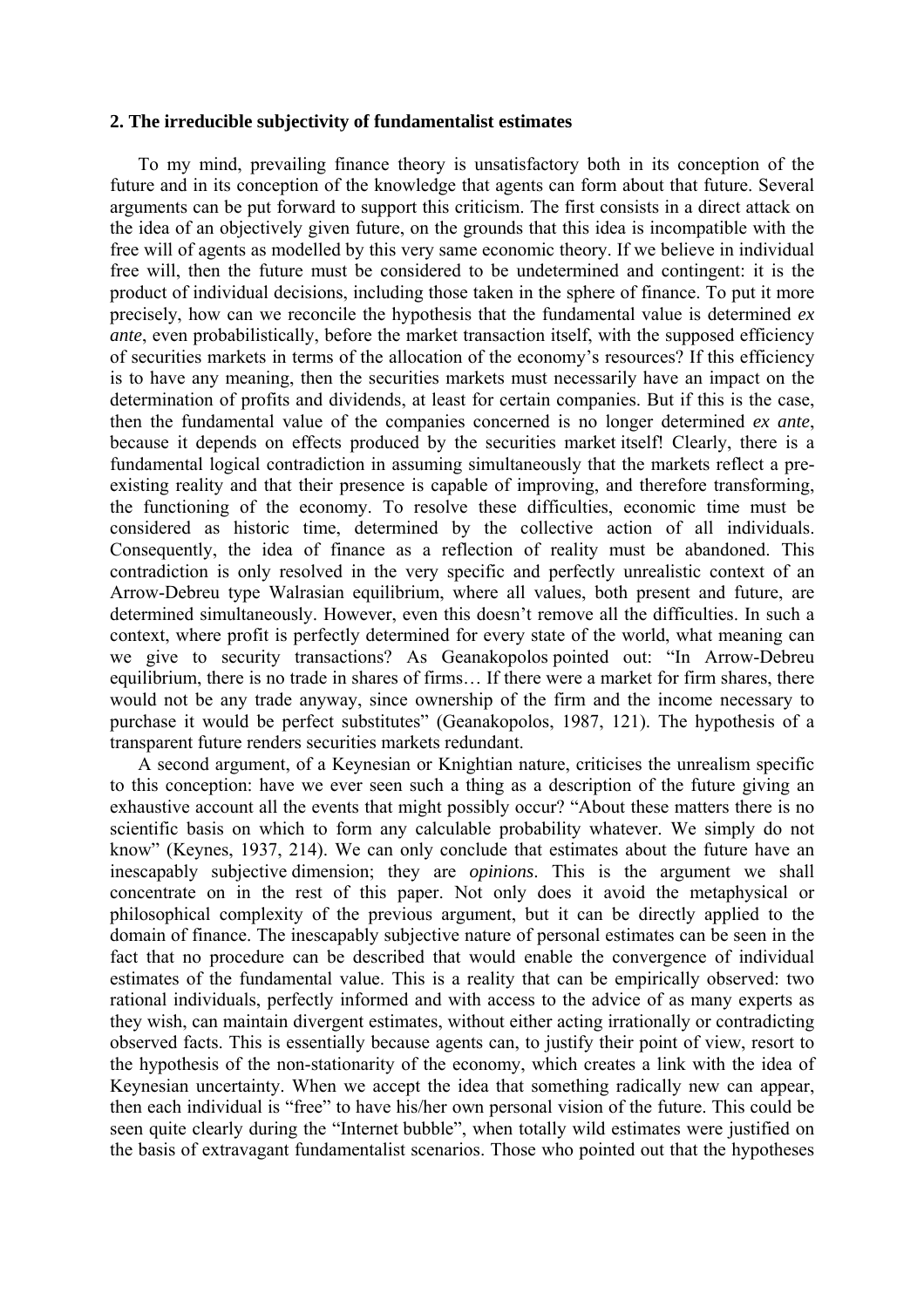contained in these scenarios required unprecedented growth rates or productivity levels<sup>2</sup> were told that they were singularly lacking in imagination, and that just because something had never happened didn't mean that it couldn't happen in the future. An irrefutable argument, and how true it turned out to be! But if one is permitted to reject the lessons of the past on the grounds, perfectly valid in themselves, that the world is not stationary and that new things are continually appearing in it, then one can eliminate all objections. There ensues an irreducible subjectivity of the fundamentalist evaluation, which appears to us to describe very accurately the situation of real economies. This result leads us to affirm that the fundamentalist estimate should be conceived as being a pure opinion. The reality of the world of finance is characterised by a radical diversity of opinions.

 We can relate this result to the interesting reflections developed by Mordecai Kurz concerning what he calls "rational beliefs" (Kurz, 1994 and 1996). This author demonstrates that, in the context of a non-stationary economy, perfectly rational agents, possessing the same information, in this case exhaustive information concerning all the economic variables since the economy came into existence, can nevertheless form divergent beliefs. For us, as for Kurz, the essential issue here is that of non-stationarity, because it allows for a multiplicity of interpretations compatible with the data observed. On this subject, Kurz (1994) observes that it is not even necessary for the economy to be truly non-stationary, as long as the agents believe that it may be, because "there does not exist any statistical means by which agents can ascertain that a stationary system is, in fact, stationary."

The direct consequence of these analyses is that there does not exist any means of defining *ex ante* a "good" estimate of the fundamental value. There is only a set of divergent opinions, none of which can benefit from superior scientific legitimacy. In this connection, it may be relevant to note that credit rating agencies, whose financial evaluations can be considered the most objective possible, stress the fact that their ratings are no more than "opinions", protected by the first amendment of the American Constitution. They go so far as to compare the ratings they give to a newspaper editorial, "the world's shortest editorials<sup>3</sup>", and this is more than just legal quibbling to protect themselves against dissatisfied customers. Under these conditions, the concept of efficiency is disproved. But for many theorists, as we mentioned above, this represents nothing less than the outrageous provocation of a theoretical crisis. They believe that in such a state of affairs, it will no longer be possible to say anything positive. We hope to demonstrate that this is not the case: instead of assuming that there exists an objective representation of the future imposed on all the agents, we should rather consider the financial markets as the producers of conventional representations that serve as points of reference for investment decisions. As we see it, this is the only line of reasoning suited to the non-stationary nature of economic time. It is absurd to assume the *ex ante* existence of an objective knowledge of the future shared by all rational, informed economic agents. We must, on the contrary, suppose that this collective representation is produced by financial interactions, and varies with them. Before analysing the financial processes that lead to the emergence of the financial convention, we shall describe a few empirical intuitions about its contents.

 At the most basic level, the financial convention can be simply defined as a shared way of interpreting future economic developments. One example of this would be the "New Economy convention", according to which the future of developed capitalist economies lay

1

<sup>&</sup>lt;sup>2</sup> The only scenarios we can reject are those which fail to respect fundamental economic constraints, such as those, for example, which assume a profits growth rate structurally higher than the rate of economic growth. When this has been taken into consideration, there still remains a very wide diversity of estimates.

<sup>&</sup>lt;sup>3</sup> See the American Senate commission investigating the Enron affair, and more precisely the declaration of its chairman Lieberman, www.senate.gov/~gov\_affairs/032002lieberman.htm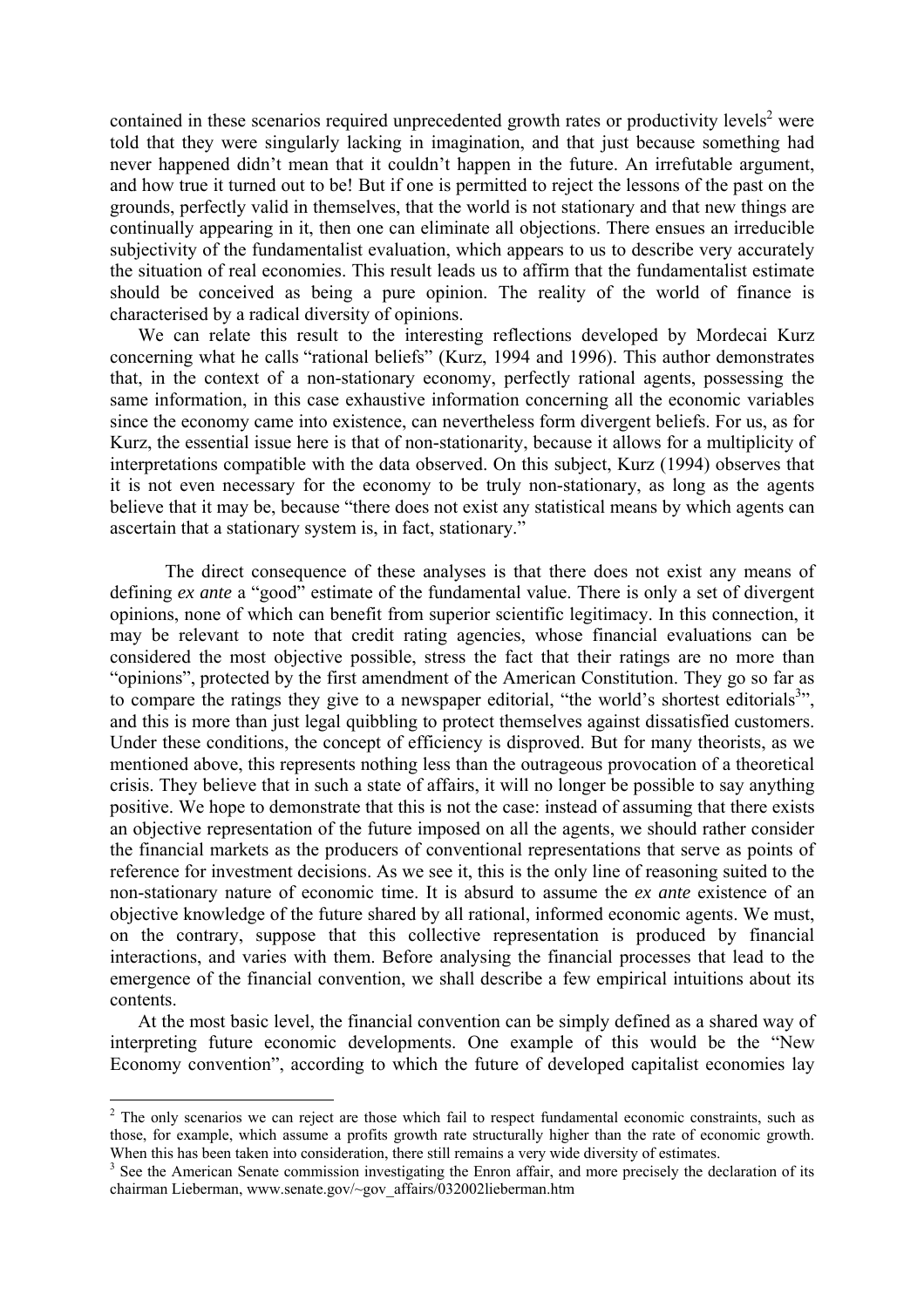essentially in the diffusion of the new information and communication technologies (ICT). This convention prevailed in the international financial markets at the end of the 1990s. The belief was that with the appearance of ICT, capitalism was entering a new era of productivity marked by the end of traditional cycles. The result was a wave of excessive optimism about the future profitability of companies connected with e-business. As this event is undoubtedly still fresh in everyone's memory, we shan't go into great detail here. What we should point out, however, is that a convention determines more than just the definition of a "scenario of reference", however important that may be in the formation of expectations. We must go further, and also consider the battery of specific criteria it constructs to serve as a basis for the concrete valuation of companies. Thus, in the case of the "New Economy convention", faced with the difficulty of accounting for stock market prices solely on the criterion of profits, as most 'dot.com' businesses were loss-making, a new basis for making estimates appeared, in the form of "value per user". So the potential number of subscribers, visitors or customers was adopted as the strategic variable, supposed to enable the level of value creation to be assessed. This was a most unreliable hypothesis. Furthermore, the first company to develop the "ecommerce" of any given product was believed to benefit from a prohibitive advantage, making it the natural leader in the sector and endowing it with a large premium in its valuation. This reasoning was equally unsound.

 To sum up, the financial convention comprises a certain interpretation of the future development of the economy, combined with a set of specific conventions about valuation. It serves as a reference to all investors, including for physical investment. It can be represented formally, in the Arrow-Debreu manner, as a distribution of probabilities of future events. However, instead of being considered as the "true" distribution of probabilities, it should be perceived as a conjecture chosen by market convention at a given moment. From a conceptual point of view, this is a fundamental difference. We no longer assume that there exists only one relevant representation of the future, or only one possible valuation of securities. Because the future cannot be known objectively, there exists a plurality of possible legitimate interpretations. These depend on the opinions of the market, and they cannot be entirely justified by a fundamentalist type of analysis. A good example is provided by the retail toy market studied by R. Shiller (2001, p. 176). At the beginning of the 1990s, this market was dominated by the venerable, long-established company Toys"R"Us. This domination was vigorously challenged by the newcomer eToys, created 1997, which threw itself headlong into the development of e-commerce. Comparing these two companies objectively, we have, on the one hand, a company with an undeniable wealth of savoir-faire and experience making, in 1998, a profit of 376 million dollars from a turnover of 11 billion dollars in 1156 shops, and, on the other hand, a company with no experience, making a loss of 28 million dollars in the same year from a turnover of 30 million dollars. In other words, eToys weighed the equivalent of three Toys"R"Us shops and made losses when its rival was making profits. And yet at the end of 1999, despite these eloquent figures, eToys was valued at 30% more on the stock market than the American giant of the toy industry! To value these two firms in such an absurd manner, the market had to believe not only that the entire future of the economy lay in e-commerce and that the first to enter this market would possess structural advantages, but also that older firms would be incapable of adapting to the new situation. The following years were to prove how misguided both of these judgements were. eToys went bankrupt in 2001, with a share value of no more than a few cents, while Toys"R"Us developed a successful internet business by forming an alliance with Amazon.

 This is no isolated case. It provides a good illustration of the valuation criteria adopted by the "New Economy convention", and of the fact that these criteria were based on a very arbitrary conception of future economic development. As we have already pointed out, this valuation contradicts neither the observed facts nor rationality, but it has the character of one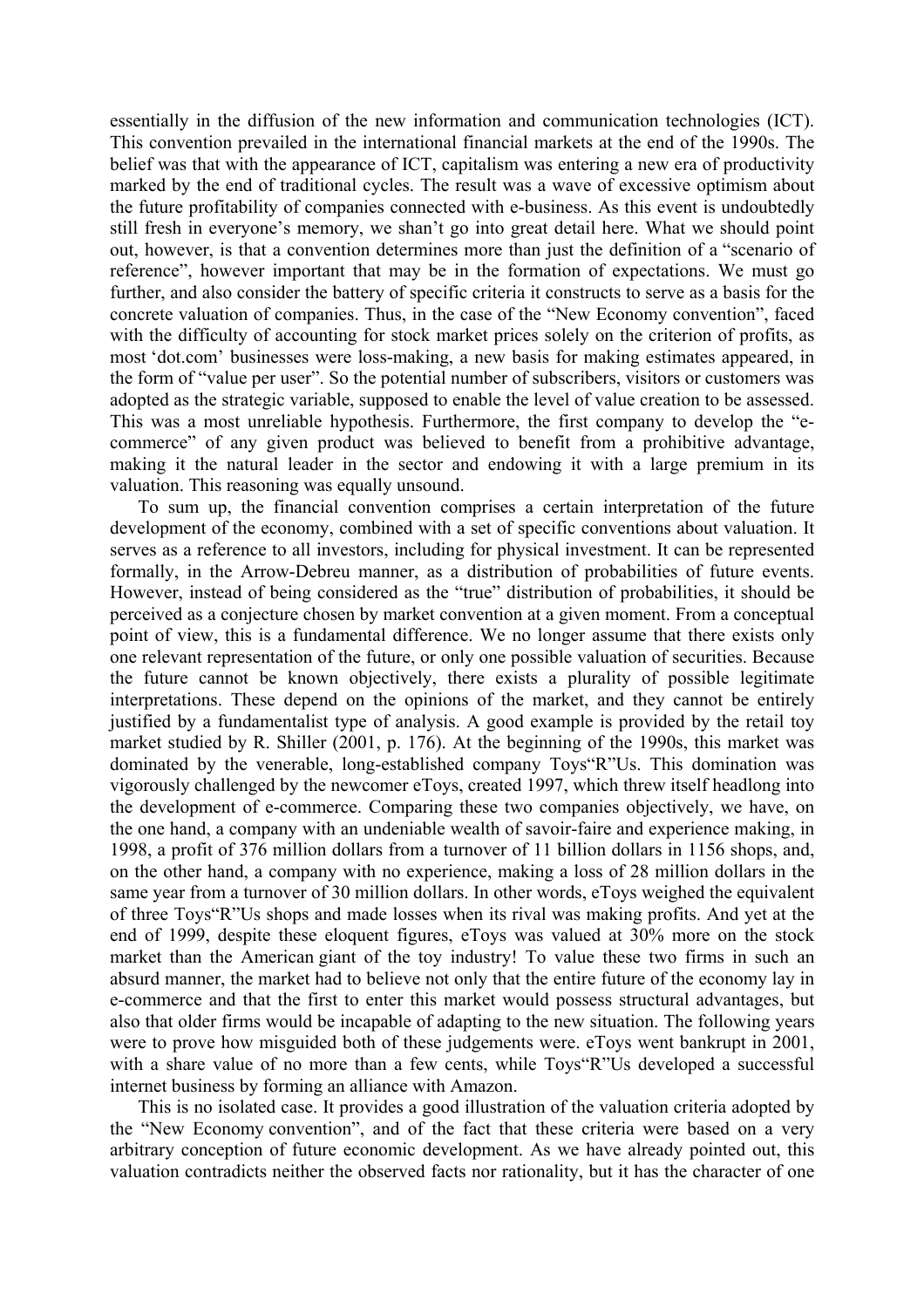conjecture among many. It has the status of opinion, of a belief in the anticipated omnipotence of e-commerce. In this sense, it should be described as conventional, which doesn't mean that it can be just anything. We mustn't forget that *ex post*, the investors can judge perfectly well whether or not the conventional predictions have proved to be accurate. This is an important fact, which greatly limits the arbitrariness of conventions. The interpretation of the future adopted by the convention must be backed up, if not by full verification, then at least by an absence of contradiction in the economic developments subsequently observed. For a convention to endure, the observed facts must be in keeping with the predicted facts. In other words, although the initial choice of the convention may be arbitrary to a certain degree, it must accord with economic reality to a certain extent, if it is to survive. This was demonstrated by the Internet bubble, which burst when the financial and technical efficiency of companies in the New Economy proved to be much weaker than expected. If, *ex ante*, "we simply do not know", *ex post* we can judge the accuracy of conventional valuations. Today, for example, we can say with certainty that the "New Economy convention" was erroneous, in that it resulted in an over-accumulation of capital in certain sectors. There is, however, nothing automatic about the falsification of a convention: it is only abandoned after a continual accumulation of anomalies. This is illustrated by the "Asian Miracle convention", which dominated the valuation of South-East Asian countries during the mid-1990s. During the first half of 1997, it needed a whole catalogue of bad news from the region (trading deficits, resounding bankruptcies, an increase in doubtful credits) before investors finally lost their belief in the "Asian Miracle convention".

 These reflections have led us to relate the concept of financial convention to the concept of paradigm developed by Thomas Kuhn (Orléan, 1999). Kuhn, an epistemologist, proposed this concept to analyse the way in which scientific communities organise themselves, choosing certain promising lines of research and rejecting the others. The link with our own subject of reflection lies in the fact that these communities, like stock markets, are faced with Keynesian type uncertainty, as there is no objective basis for determining which fields of research or theoretical hypotheses should be favoured. Given these conditions, how does the scientific community organise its research work? Kuhn says that it chooses a "world view", partly arbitrary, and sticks to it as long as it is not totally discredited by a *persistent* accumulation of anomalies. Contrary to the mechanical application of the Popperian idea of falsification, in the case of an isolated contradiction between the adopted theory and the observed facts, the paradigm is not immediately abandoned. Indeed, it is thanks to this property that the dynamism of scientific enterprise can find its full expression. Without it, research would constantly be impeded by the occurrence of problematic results, not immediately in keeping with the predictions of the paradigm. The paradigmatic organisation, when faced with such problematic results, gambles that they are only local anomalies that will later be solved, without requiring for the whole system be called into question. This is a method of proven effectiveness. I believe that the financial community proceeds in a similar fashion. It doesn't abandon a convention at the first sign of incoherence. There must be a series of cumulative anomalies before investors react. This avoids the risk of discarding a convention which may otherwise give good results on the strength of a few isolated, ambiguous facts.

 This comparison brings out the fully rational character of the conventional organisation of knowledge, as it draws its model from the most rational of all human activities, that of scientific research itself. This leads to an analysis that sees financial markets as cognitive structures, "collective cognitive systems" (Favereau, 1989) that produce diverse conjectures, certain of which are then selected. There is an irreducible element of arbitrariness in this selection, deriving from the Knightian uncertainty surrounding the question involved. For this reason, it is not possible *a priori* to be sure of having made the right choice. Consequently, the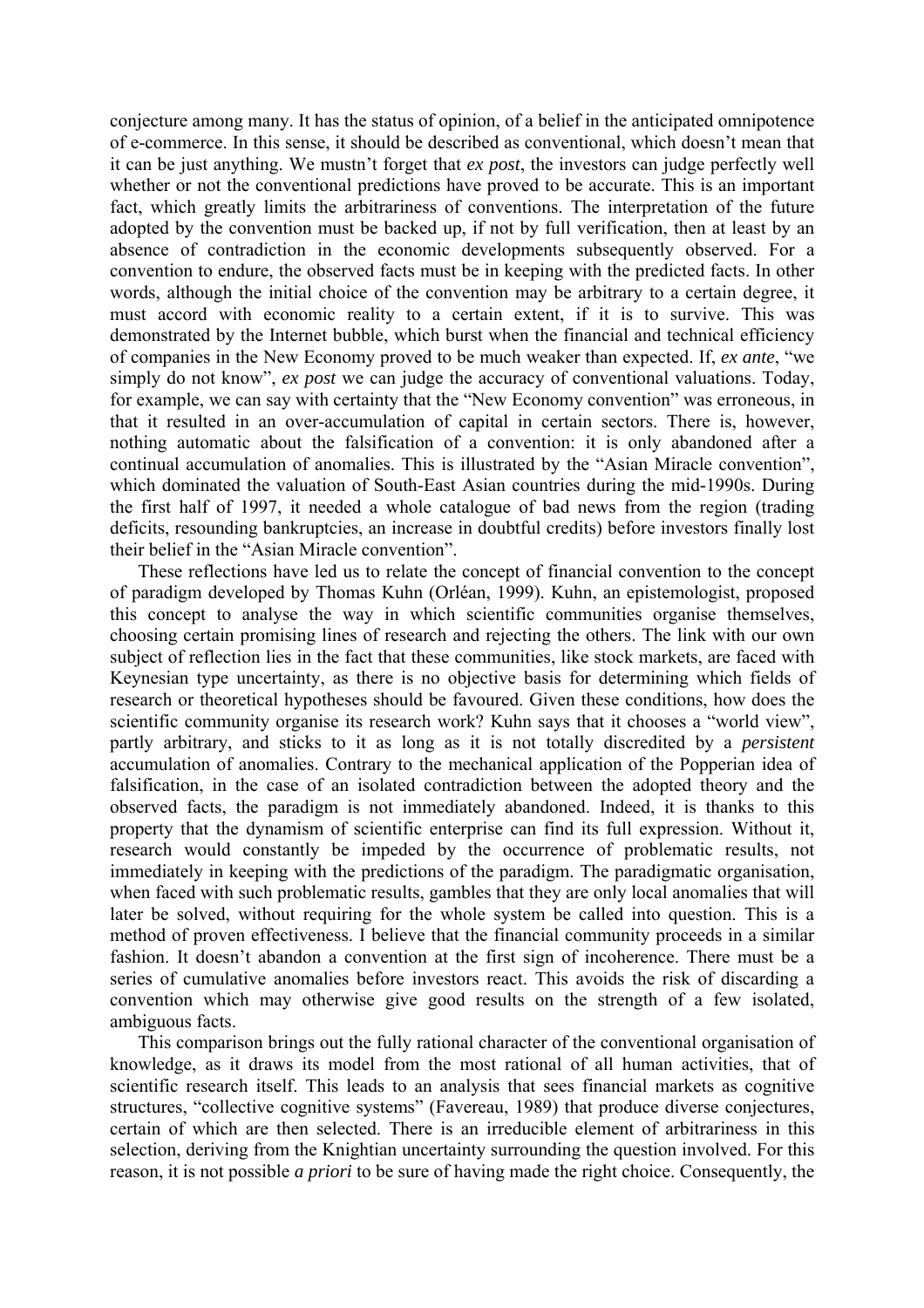choice of one convention rather than another necessarily takes the form of a gamble. This is in no way a constraint that can be surmounted, because in a domain dominated by Knightian uncertainty, *it is the best one can do*. Valuations and investments are produced on the basis of collective adherence to this gamble, and these, in return, shape economic reality. As long as what is produced is in accordance with predictions and satisfactory for investors, the convention endures. But when the observed facts are too far in contradiction with the prevailing conventional representation of the world, then anomalies accumulate and the market ends up abandoning this convention and seeking another. This historical dynamic that produces a partly arbitrary selection, temporarily confirmed in the facts that it helps to produce and eventually discarded when its time has passed, is similar to that described by Schumpeter in relation to the cycle of technological innovations. In both cases, the idea that criteria might exist enabling the right choice to be made *ex ante* and with certainty must be rejected. In other words, this analysis presents us with a fully historical temporality, made of trial, error and learning, in which there is no optimality and above all no *ex ante* optimality. The future is radically undetermined. It is the result of individual choices which are themselves dependent on the way in which agents conceive their future. As Schumpeter had already observed, the central error in the orthodox approach is the wish to defend the *a priori*  optimality of choices in a domain – the evolution of human societies – where this makes no sense, unless we abandon the perspective of historical time for that of logical time. The model of trial, error and learning is the only appropriate model for a historical conception of time. In such a context, the development of individual and collective knowledge cannot be understood solely on the basis of the fundamental economic data, for it also depends on other factors, such as the various beliefs and values that structure the social environment<sup>4</sup>. Where the traditional economic model considers the development of knowledge as a reflection of objective reality, our model considers collective knowledge as resulting from the financial interactions themselves. The central issue is to understand what it is that causes the emergence of one unique conventional valuation of reference out of a heterogeneous group of individual beliefs. And the key to this understanding lies in the concept of self-referentiality.

# **3. Collective beliefs and salience: the self-referential approach**

 The empirical illustrations presented above are all founded on the implicit hypothesis that, at a given moment in time, a unique conception of the future development of the economy becomes established in the market, what we have called a "financial convention". Within the Arrow-Debreu approach, this hypothesis can be directly deduced from the hypothesis of the objectivity of the future. This theoretical approach maintains that there exists an accurate representation of the future development of the economy, which is reflected in prices. How can the hypothesis of a single representation continue to be accepted within our analytical framework? To the extent that we hold knowledge of the future to be a matter of heterogeneous, idiosyncratic opinions, can it be justified to apprehend the market price as being the expression of a unique, coherent representation of the future rather than the chaotic reflection of divergent views? In other words, by what miracle does a unique representation end up prevailing in a world of heterogeneous opinions, all equally rational and wellinformed? This is the essential theoretical question, and it is of fundamental importance: we are judging the financial market's ability to produce a coherent representation of the future, to serve as a reference for investors.

1

<sup>&</sup>lt;sup>4</sup> Popper himself repeatedly stressed the fact that scientific theories are dependent on the metaphysical conceptions of their authors. There is no such thing as a direct expression of the facts.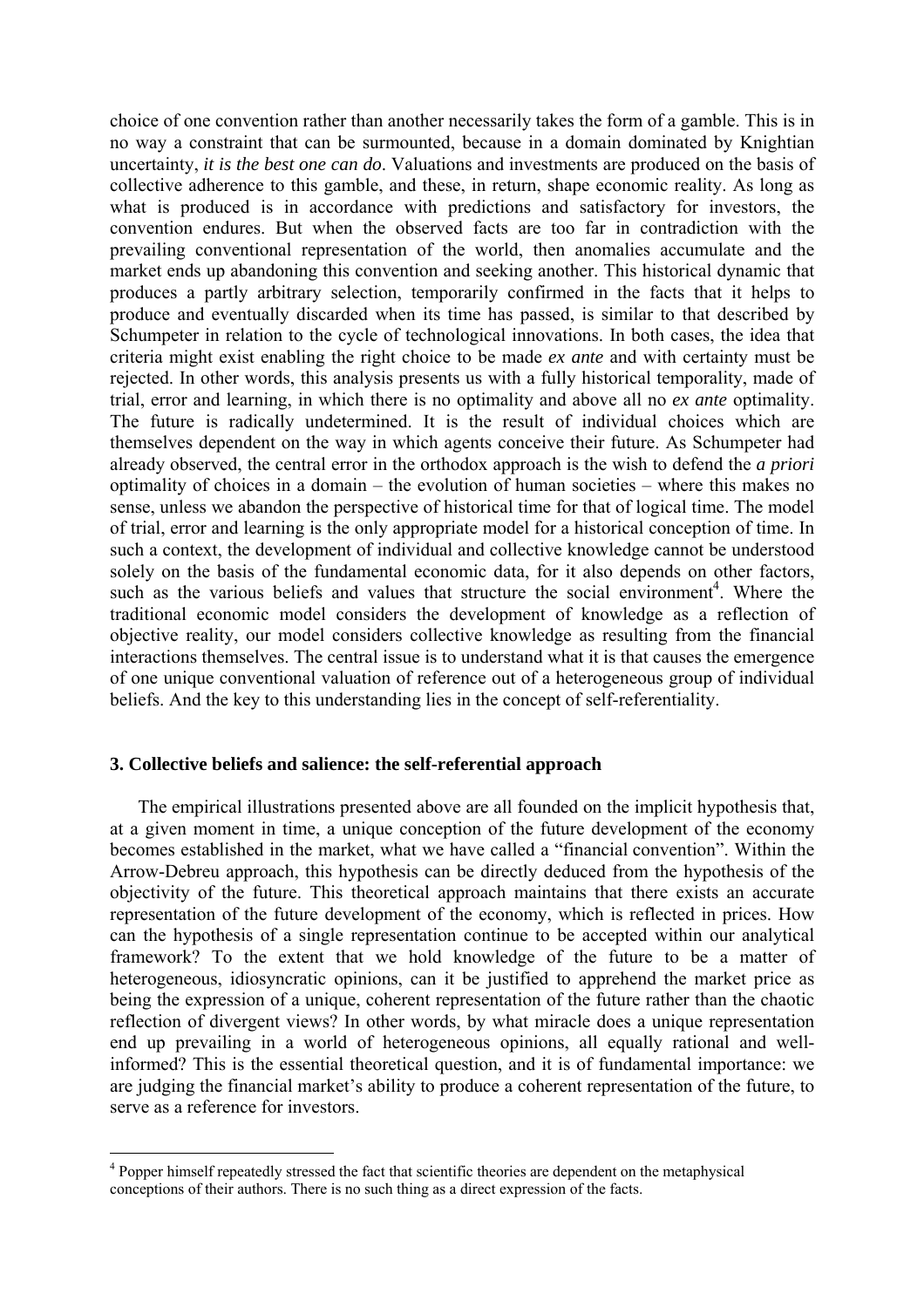One way to tackle this question is to assume that each agent fixes his demand for securities on the basis of his personal conception of the fundamentals, without any reference to other existing conceptions. Let *Ri* denote the representation specific to investor *i*. On the basis of this representation, the financial investor *i* can infer a certain distribution of the future price and dividend. To illustrate, let us consider a much simplified situation in which the *N* investors only have the choice between a non-risk asset yielding the rate *r* and a share. Let us assume that the *N* investors all have a CARA-type utility function. Then the net demand of individual *i* for this share at time *t*, which we denote  $X^i(t)$ , can be written:

[D] 
$$
X^{i}(t) = \frac{d^{i}(t+1) + p^{i}(t+1) - (1+r)p(t)}{a_{i}V^{i}(t+1)}
$$

where  $d^{i}(t+1)$  is individual *i*'s expectation, at time *t*, of the dividend  $d(t+1)$  that will be distributed at time  $(t+1)$ ;  $p^{i}(t+1)$  is the expectation of the price  $p(t+1)$ ;  $V^{i}(t+1)$  is the expectation of the variance of price at time  $(t+1)$ , and  $a_i$  is the risk-aversion of this same investor *i*. On these bases, it is not very difficult to find the equilibrium price. This must satisfy the equation of the equality of supply, assumed to be fixed and equal to *X* securities, and total demand, i.e.:

$$
[{\rm EQUI}] \qquad \sum_{i} X_{i}(t) = X
$$

This gives an equilibrium price  $p(t)$  that depends, in particular, on  $p^{M}(t+1)$ , the market expectation, where this last value is the weighted average of  $p^{i}(t+1)$ , taking the inverse of  $a_i V^i(t+1)$ , which measures the "weight" of investor *i*, as the weighting coefficient. This can then be written:

[PRIX] 
$$
p^{M}(t+1) = \frac{1}{\sum_{i=1}^{i=N} \frac{1}{a_i V^i(t+1)}} \sum_{i=1}^{i=N} \frac{p^{i}(t+1)}{a_i V^i(t+1)}
$$

 Now, if the weighted average of the prices is indeed a price, the same cannot be said of the representations *Ri* which underpin these prices. Let us assume, for example, that individual *a* reckons that future economic development will be focused on biotechnologies, and that on this basis he expects a price equal to *100*, whereas individual *b* believes there will be a financial crisis resulting in a price of *50*. Assuming the two investors are of equal "weight", we can then calculate, for the sake of argument, an average price of *75*. Yet this price of *75* does not correspond to any coherent representation of the future. It is impossible to calculate the average of distinct qualitative conceptions. What meaning could we possibly give to an economic situation resulting half from the development of biotechnologies and half from a financial crisis? For this reason, we have proposed a completely different approach, in which a coherent and specific representation of the future prevails.

 The initial idea consists in regarding the stock market as a public space of opinions and communication, in which ideas and conjectures compete with each other. Now, we believe that the characteristic feature of this financial competition is its self-referentiality (Orléan, 1999): in a financial market, each agent tries to predict as accurately as possible what the majority opinion will be. For this reason, the investor concerned with his financial profit is extremely attentive to the way in which the collective opinion is formed. The result is a structure of interactions far removed from the fundamentalist model, in that the norm adopted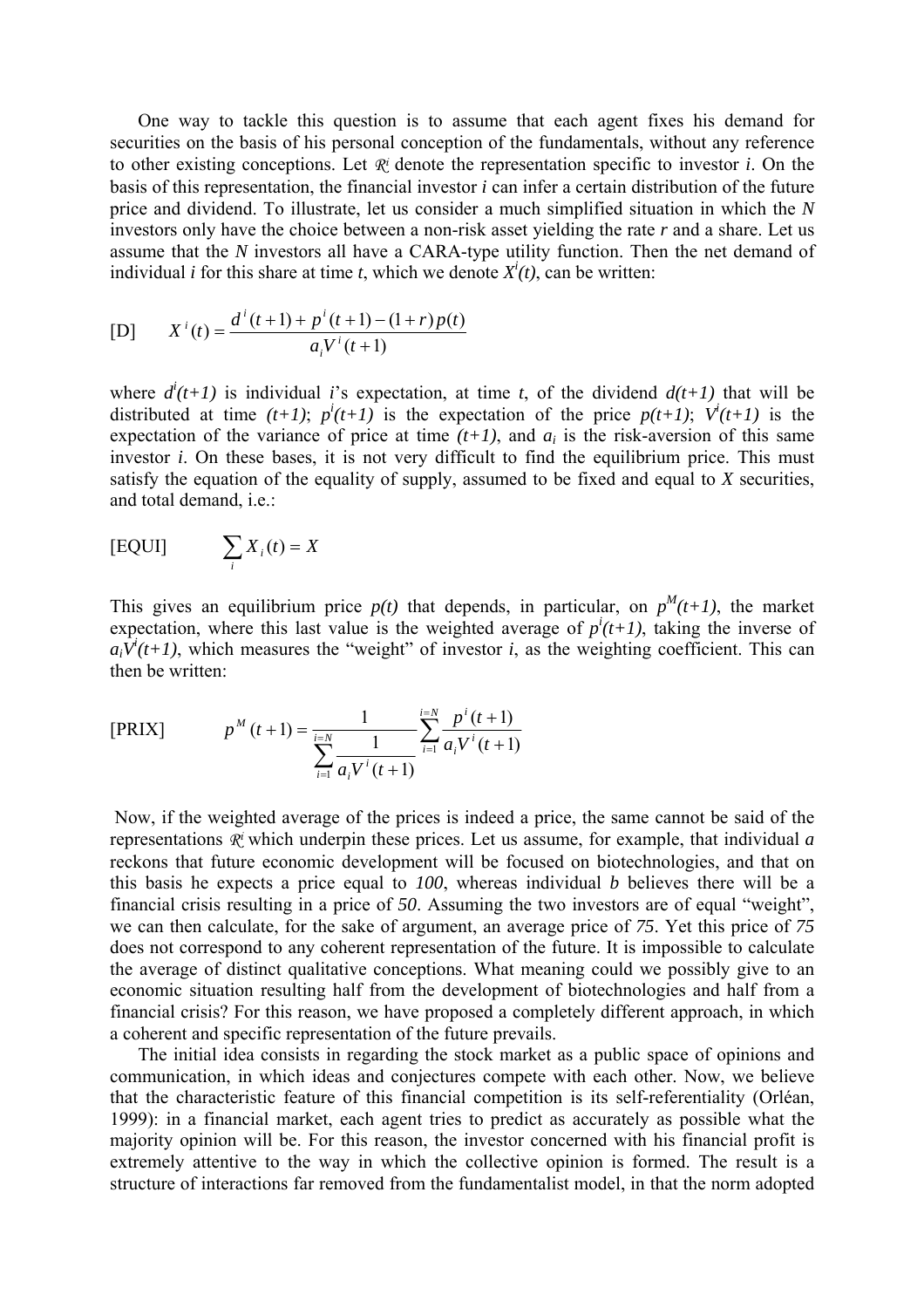is not an objective reality exogenous to the market, i.e. the fundamental value, but an endogenous variable, namely the opinion of the market as conveyed by the price. Contrary to the fundamentalist model, expectations are not oriented towards the real economy, but towards the expectations of the other agents and even, more precisely, towards the expectation of the *market* as an entity, which we have denoted  $p^M$ . Our thesis is that it is this selfreferential process that produces the market opinion: because each agent must determine his/her position in relation to the market opinion, he/she must conjecture about what this opinion is; by doing so, they give it life. The importance of this result must be clearly understood: treating the market as a specific, autonomous entity is not the result of a proclivity for holism, but of the very rules of the stock market game, which lead every agent to position himself in relation to the market. In our analysis, in other words,  $p^M$  is no longer simply the *ex post* result of individual behaviours, as in the previous model; it is now what the agents themselves expect. Consequently, we ought to replace the  $p^i$  in equation [D] by  $(p^M)^i$ , because the agents determine their position according to the average expectation of opinion. We can see straight away that the process doesn't stop at this first level of anticipation. For when the investors act according to  $(p^M)^i$ , a new average expectation of the market  $(p^M)^M$  is formed, which in turn leads to new expectations of the type  $[(p^M)^M]^i$ , and so on. Such is the cognitive dynamics that we should analyse.

 To study this structure, Keynes proposed a simple and enlightening illustration: the celebrated "beauty contest". He wrote: "professional investment may be likened to those newspaper competitions in which the competitors have to pick out the (six) prettiest faces from a hundred photographs, the prize being awarded to the competitor whose choice nearly corresponds to the average preferences of the competitors as a whole" (*General Theory*, 1936, p. 156). In this competition, each competitor's opinion about which faces he truly thinks are the prettiest is of no importance. What matters is deciding how the others will approach the question, to get as close as possible to the majority view. However, if we assume that all the competitors are equally rational, it follows that the others' opinions are also determined by what they themselves think the group opinion will be. As Keynes put it: "each competitor has to pick, not those faces which he himself finds prettiest, but those which he thinks likeliest to catch the fancy of the other competitors, all of whom are looking at the problem from the same point of view" (p. 156). We are therefore dealing with a "specular" structure: like the infinite reflections in a hall of mirrors, each competitor tries to read the minds of the others, who are themselves engaged in the same task. This forms a complex structure. Fortunately, thanks to the experimental work of Mehta, Starmer and Sugden (1994), we now have a clearer idea of the way it works. We can sum up the main results as follows.

 The first empirical result these authors obtained, already highlighted in his time by Thomas Schelling (1960), is that when they are placed in this type of situation, a large proportion of agents succeed in converging on the same opinion. In other words, even in the absence of explicit communication between the players, one opinion emerges that attracts a high percentage of them. Here, we touch on one of the key elements of our approach: *selfreferential interactions possess the property of producing an opinion of reference, even when the initial, subjective opinions are widely dispersed*. This is an oft-tested empirical fact: the degree of convergence in opinions shows a large increase. This is because all the players are seeking a consensual opinion, and they actually prove capable of causing such an opinion to emerge. How do they do it? What is the nature of this consensual opinion? One approach consists in examining the personal, subjective opinions of the players and determining which of them is the most popular. In other words, seeking the mode of distribution of the initial, subjective opinions. In the financial context that interests us here, the initial, subjective opinions are the *a priori* fundamentalist representations of the investors. However, the second fundamental result of Mehta *et al*. is that this is not the process the players actually follow.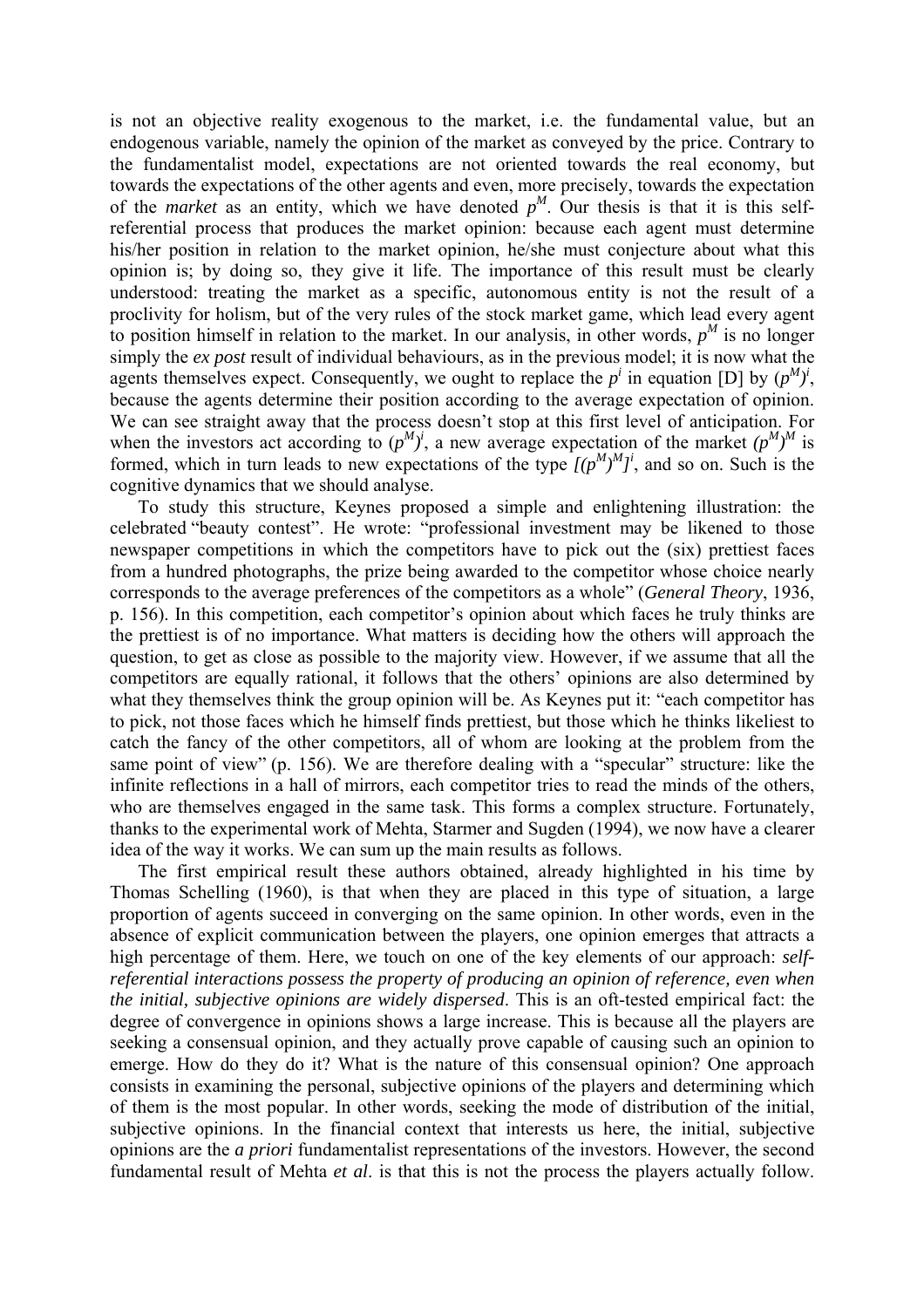They do not try to determine each other's personal or fundamental opinions, which remain opaque; they seek to discover a "salience", i.e. the opinion which imposes itself on the greatest number of players as expressing the opinion of the group in question. In other words, the cognitive work consists in examining the group itself and the way it is perceived by each player, so as to determine the opinion most characteristic of the group. In most situations, the salient opinion is clearly distinct from personal opinions. This result has important consequences when we transpose it to the domain of finance, as it tells us that the market price is not a direct expression of fundamentalist estimates. We have devoted several texts to the detailed analysis of this point (Orléan, 2004 and 2006), and we shan't return to it here.

 To conclude, we shall simply observe that the creation of a salient opinion is highly dependent on the historical and social context. *Ex ante*, the representations are not all of "equal power": some of them are more likely than others to attract the consensus of the market. This particular power is what we might call their "symbolic force". It is defined by the capacity to create salience. However, no simple model exists by which it can be evaluated. The most we can do is point out the large number of parameters that appear to play a part. Note, for example, the role of precedents, already indicated by Schelling (1960). The fact that one or another representation has been adopted by the market sometime in the past is an important element. It has been demonstrated, for example, on the basis of work by Shiller (1991), that the 1929 crash became established in 1987 as the salient model of financial crisis, provoking a severe panic among operators. But many other elements are also involved: the *a priori* beliefs and values of the agents; the degree of influence of economic players; whether or not scientific views contribute elements of confirmation. All in all, it appears that the tools and reflections required to understand this capacity to create salience exceed the traditional framework of economic analysis. We need to observe how the other social sciences, which have a longer experience of these phenomena, approach the question. Just as economists are at home in the quantitative sphere, they are still beginners in the analysis of representations. In writing a history of financial conventions, for example, one comes up against the difficulty that representations are not "stored" in the same way as prices, the history of which can easily be found in databanks.

 This new collaboration with the other social sciences required for a deeper understanding of financial conventions brings us back to Durkheim's analysis (1908). As we saw in the introduction, if Durkheim emphasised how much he felt it necessary to distance himself from the hypothesis of objectivity, he didn't see this as an insurmountable crisis for economics but, on the contrary, as a welcome opportunity to redefine its relations with the other social sciences, in the direction of greater solidarity. For it is by attaching central importance to the hypothesis of objectivity that economists have built a conceptual wall, enclosing economic reasoning within an isolated region of the social space. Replacing objectivity with the hypothesis of opinion and convention is the condition for economics to rediscover its natural place within the social sciences, in other words sciences concerned with social facts that are always facts of opinion. This is a theoretical revolution of prime importance (Orléan, 2006).

# **Conclusion**

 In this article, we have set out to demonstrate that finance theory has everything to gain from rejecting the hypothesis of the *ex ante* objectivity of the fundamental value, even if this requires us to abandon the idea of informational efficiency in its traditional form. It is not true, at any time, that the market forms the "best" possible estimate of the value of companies, because this "best" estimate does not exist. Prices are necessarily something of a gamble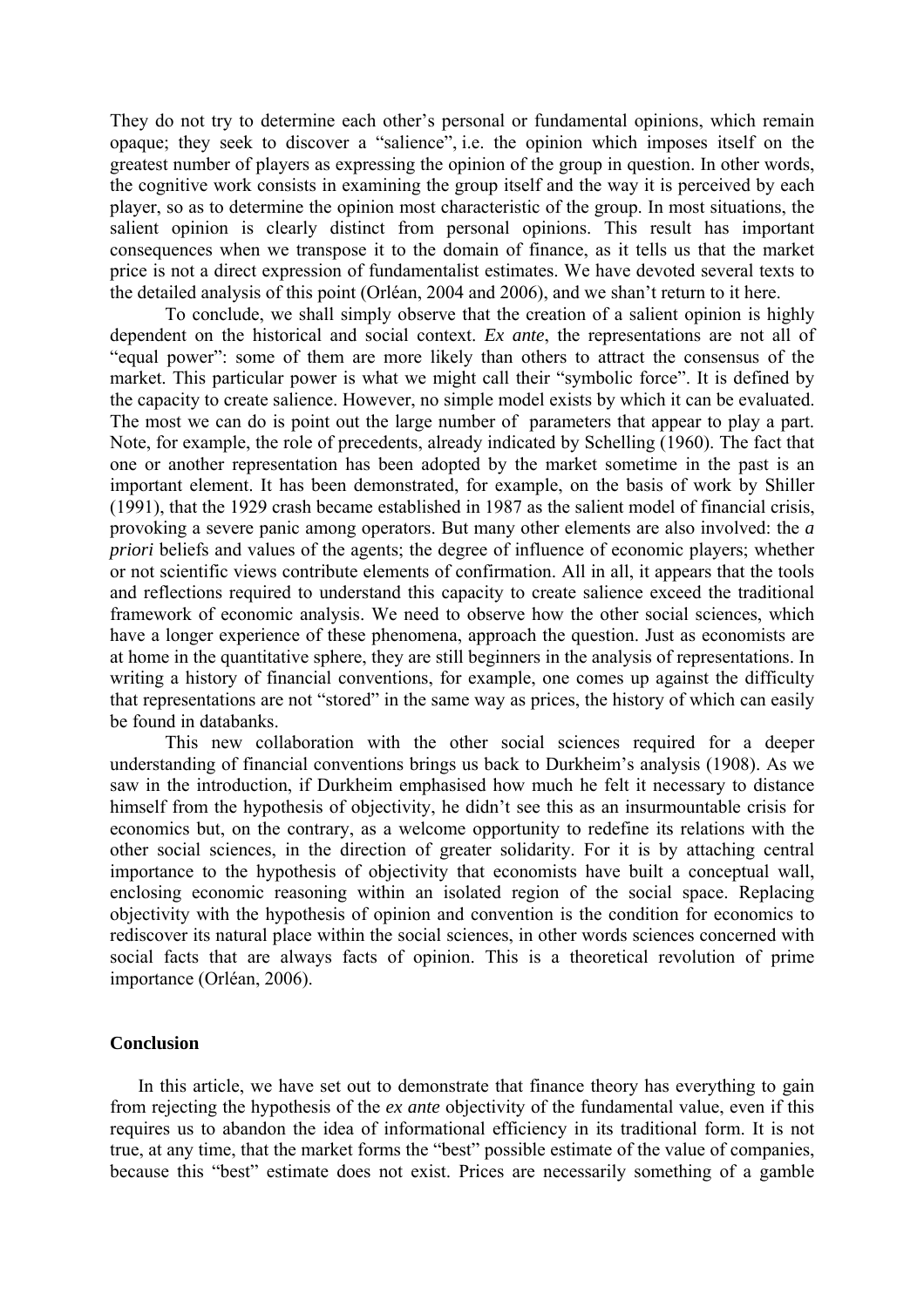when we consider a non-stationary world dominated by Knightian uncertainty. Is this not borne out by the history of the Internet bubble? It would be absurd to judge the criteria of evaluation produced by the "New Economy convention" as being optimal, given the information available. Nevertheless, they did possess a certain rationality. These were gambles justified by the computer revolution. Some of them proved to be accurate, for example those concerning Microsoft or other Internet-related companies, others were erroneous. This is the line of reasoning we have used to criticise the hypothesis of efficiency. In fact, however, as Hyme (2004) pointed out, there coexist two distinct definitions of the concept of efficiency. In the first, the emphasis is placed on the link between market prices and fundamental values. In the second, there is efficiency when the play of the stock market is fair. It is the first of these definitions that we have criticised. The second is perfectly compatible with the conventionalist approach, in that it can be deduced from the idea of competitive equilibrium.

 In other words, the divergence between the standard approach and the conventionalist approach does not revolve around the competition hypothesis, but around the knowledge that agents are capable of producing as to the future development of the economy. Instead of considering it as an *a priori* fact resulting from an objectively defined future, our whole conceptual effort has been aimed at rethinking this knowledge as the contingent product of opinion-based reasoning. This is our essential result. The self-referential market has the property of transforming a heterogeneous set of individual beliefs into a unique representation, perceived by each agent as an expression of what the market thinks. In this way, an estimate of reference is formed, from which each individual determines their own position. The self-referential hypothesis therefore reconciles the *ex ante* existence of a heterogeneous set of individual fundamentalist estimates and the *ex post* emergence of a unique representation that gives the price its significance. Far from being the chaotic summation of qualitatively diverse opinions, price is the expression of this convention. It is at this level that the essential function of the market operates. It is a cognitive function: supplying a representation of the future to facilitate investment decisions, and it is in this manner that the "dark forces of ignorance" are temporarily vanquished. Because our analysis retains the idea that there exists a representation  $\mathbb{R}^{\mathcal{M}}$ , on the basis of which the price becomes intelligible, it follows that it contains the traditional analysis as a particular case, defined as the exceptional situation in which individual opinions all adhere to the same model. We can now define an "accurate" estimate, namely that which all the operators consider to be accurate. This then becomes the estimate on which the self-referential process converges.

 We have remained brief in our analysis of this self-referential process. The main emphasis has been placed on the fact that the convention possesses an arbitrary dimension. It is one among many possible conjectures. This is a consequence of the fact that *ex ante* optimal representations do not exist. All the same, this convention cannot be just anything, for two main reasons. Firstly, *ex post*, investors can compare the conventional predictions with what has actually happened. Admittedly, there is no automatic falsification, but an accumulation of anomalies will result in the convention being rejected. There follows a process of trial and error, which is the form usually taken by the dynamics of knowledge in a world of uncertainty. Secondly, although the process leading *ex ante* to the emergence of the convention is only very partially founded on the fundamental data, it is not totally random. The concept of salience goes some way towards making this phenomenon intelligible, though it has not yet provided any very precise results: we can only hope that the fruits of collaboration between economists, sociologists and historians will shed more light on the mechanisms behind the process. From this point of view, once again, our model contains the traditional analysis as a particular case. The traditional model considers a world in which it is possible to decide *ex ante* between the different competing ideas solely on the basis of their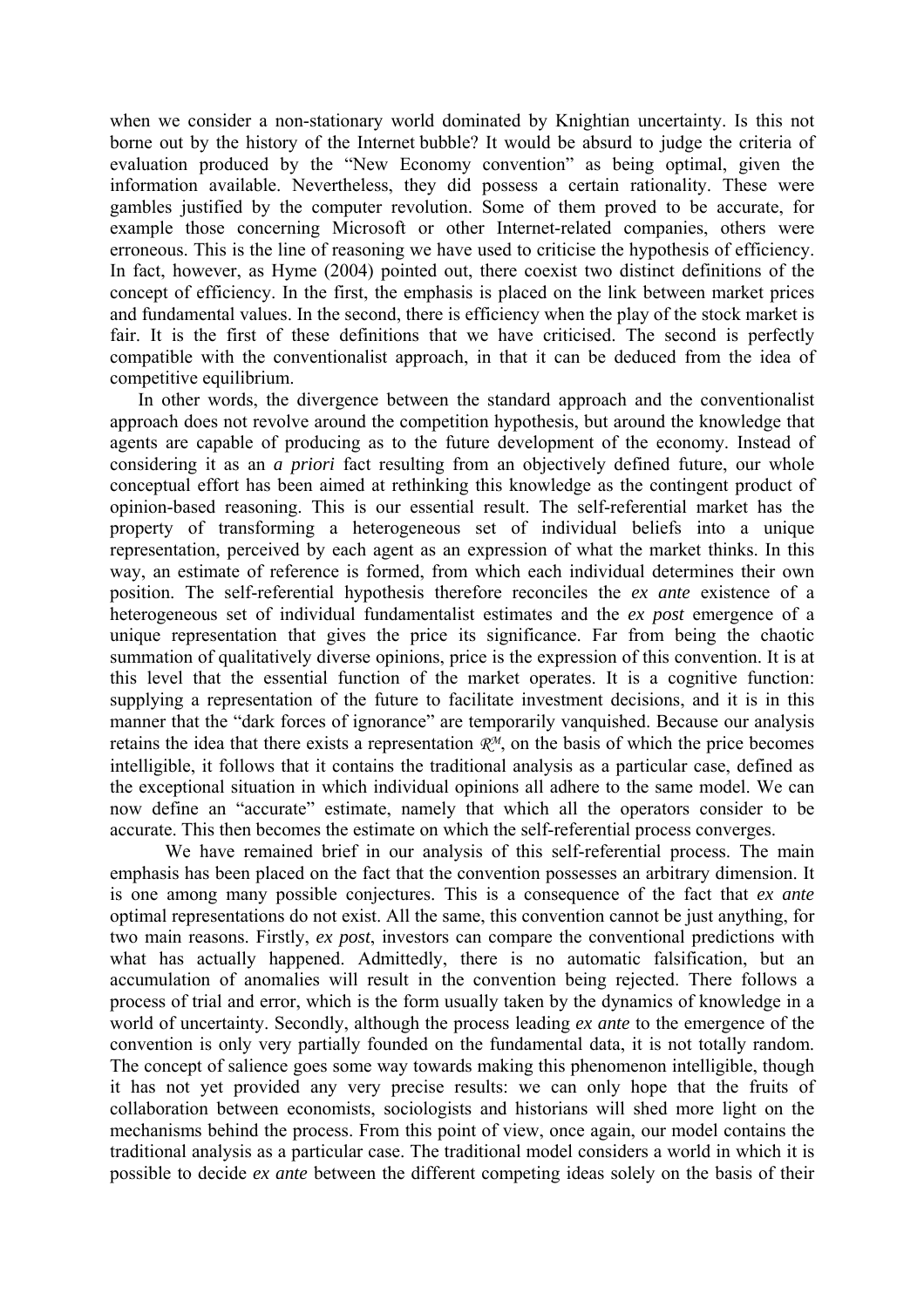adequacy to the facts. The real world is rarely like that, for the selection of one belief over and above the others cannot be explained by the facts alone. There is a residual part that comes down to the symbolic force of representations and the strength of influence of the economic agents who are the protagonists in this world.

# **References**

Durkheim E., *Éléments d'une théorie sociale*, Paris, Les Éditions de Minuit, coll. "Le sens commun", 1975.

Fama E., « Random Walks in Stock Market Prices », *Financial Analysts Journal*, vol.21, n°5, September-October 1965, pp. 55-59.

Favereau O., "Marchés internes, marchés externes", *Revue Économique*, vol. 40, n°2, March 1989, pp. 274-328.

Geanakoplos J., "Arrow-Debreu Model of General Equilibrium" in Eatwell John, Milgate Murray and Newman Peter (eds.), *The New Palgrave*, Macmillan Press, London, 1987, vol. 1, pp. 116-124.

Hyme Paulette, "La "théorie des marché boursiers efficients" : un objet d'analyse polysémique", *mimeograph*, January 2004, 17 pages.

Keynes, J.M., *The General Theory of Employment, Interest and Money*, London, Macmillan, 1936.

Keynes J.M., "The General Theory of Employment", *Quarterly Journal of Economics*, vol. 51, n° 2, 1937, pp. 209-223.

Knight F.H., *Risk, Uncertainty and Profit*, Boston New York, Houghton Mifflin Company, 1921.

Kurz M., "On the Structure and Diversity of Rational Beliefs", *Economic Theory*, vol. 4, 1994, pp. 877-900.

Kurz M., "Rational Beliefs and Endogenous Uncertainty: Introduction", *Economic Theory*, vol. 8, 1996, pp. 383 – 397.

Lucas R.E., *Studies in Business-Cycle Theory*, Cambridge (MA) and London, The MIT Press, 1984.

Mehta J., Starmer C. and Sugden R., "The Nature of Salience: An Experimental Investigation of Pure Coordination Games", *American Economic Review*, 84, n° 2, 1994, pp. 658-673.

Orléan A., *Le pouvoir de la finance*, Paris, Odile Jacob, 1999.

Orléan A., "La sociologie économique et la question de l'unité des sciences sociales", *L'Année Sociologique*, vol. 55, n° 2, 2006, pp. 279-306.

Orléan A., "What is a Collective Belief?" in Bourgine Paul and Jean-Pierre Nadal (eds.), *Cognitive Economics*, Berlin, Heidelberg and New York, Springer-Verlag, 2004, pp. 199-212.

Orléan A., "The cognitive turning point in economics: social beliefs and conventions" in Richard Arena and Agnès Festré, *Knowledge, Beliefs and Economics*, Edward Elgar, 2006, forthcoming, pp. 269-299, chapter 9.

Schelling Thomas, *The Strategy of Conflict*, Oxford, Oxford University Press, 1977, 1<sup>st</sup> edition 1960.